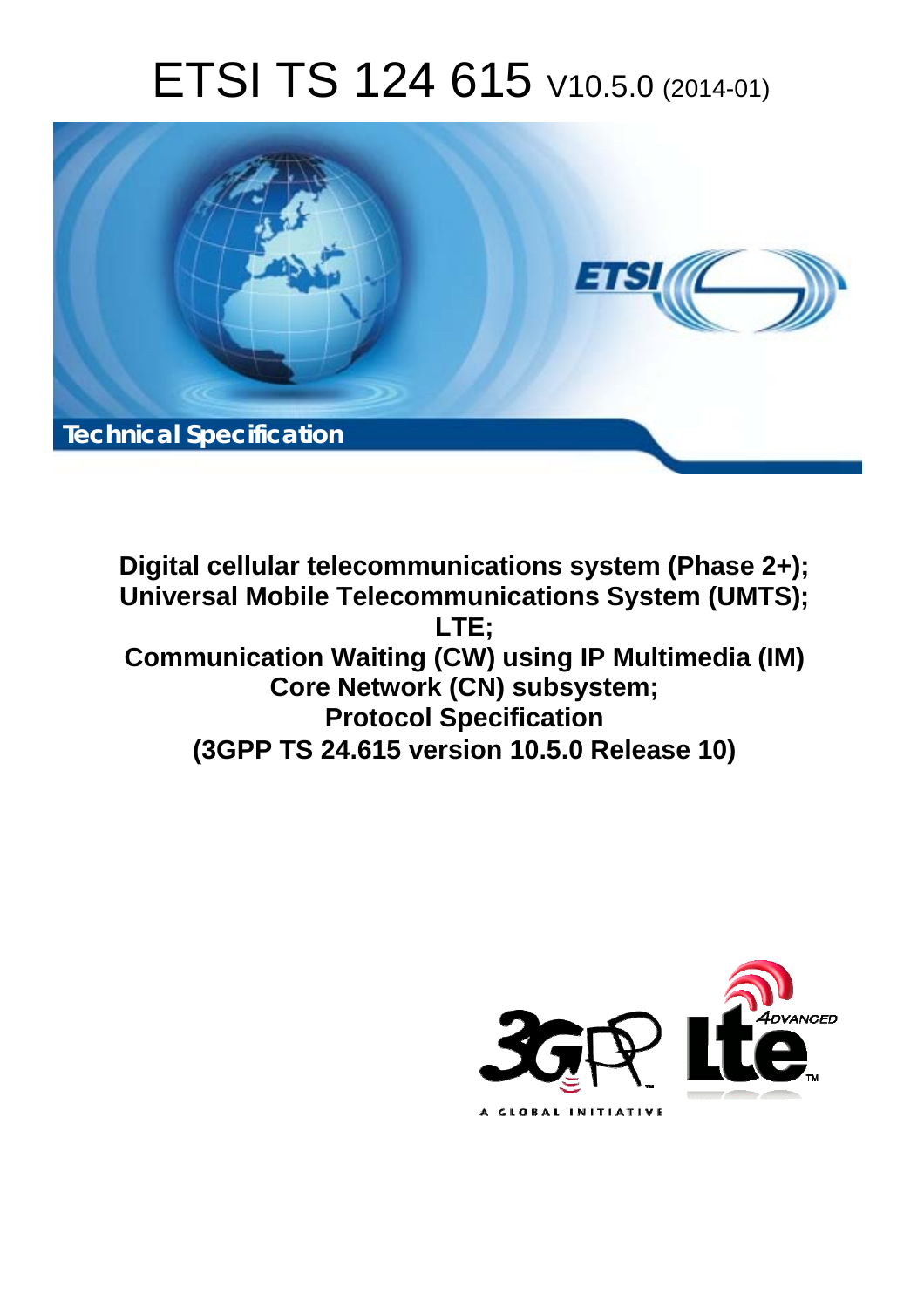Reference RTS/TSGC-0124615va50

> Keywords GSM,LTE,UMTS

#### *ETSI*

#### 650 Route des Lucioles F-06921 Sophia Antipolis Cedex - FRANCE

Tel.: +33 4 92 94 42 00 Fax: +33 4 93 65 47 16

Siret N° 348 623 562 00017 - NAF 742 C Association à but non lucratif enregistrée à la Sous-Préfecture de Grasse (06) N° 7803/88

#### *Important notice*

Individual copies of the present document can be downloaded from: [http://www.etsi.org](http://www.etsi.org/)

The present document may be made available in more than one electronic version or in print. In any case of existing or perceived difference in contents between such versions, the reference version is the Portable Document Format (PDF). In case of dispute, the reference shall be the printing on ETSI printers of the PDF version kept on a specific network drive within ETSI Secretariat.

Users of the present document should be aware that the document may be subject to revision or change of status. Information on the current status of this and other ETSI documents is available at <http://portal.etsi.org/tb/status/status.asp>

If you find errors in the present document, please send your comment to one of the following services: [http://portal.etsi.org/chaircor/ETSI\\_support.asp](http://portal.etsi.org/chaircor/ETSI_support.asp)

#### *Copyright Notification*

No part may be reproduced except as authorized by written permission. The copyright and the foregoing restriction extend to reproduction in all media.

> © European Telecommunications Standards Institute 2014. All rights reserved.

**DECT**TM, **PLUGTESTS**TM, **UMTS**TM and the ETSI logo are Trade Marks of ETSI registered for the benefit of its Members. **3GPP**TM and **LTE**™ are Trade Marks of ETSI registered for the benefit of its Members and of the 3GPP Organizational Partners.

**GSM**® and the GSM logo are Trade Marks registered and owned by the GSM Association.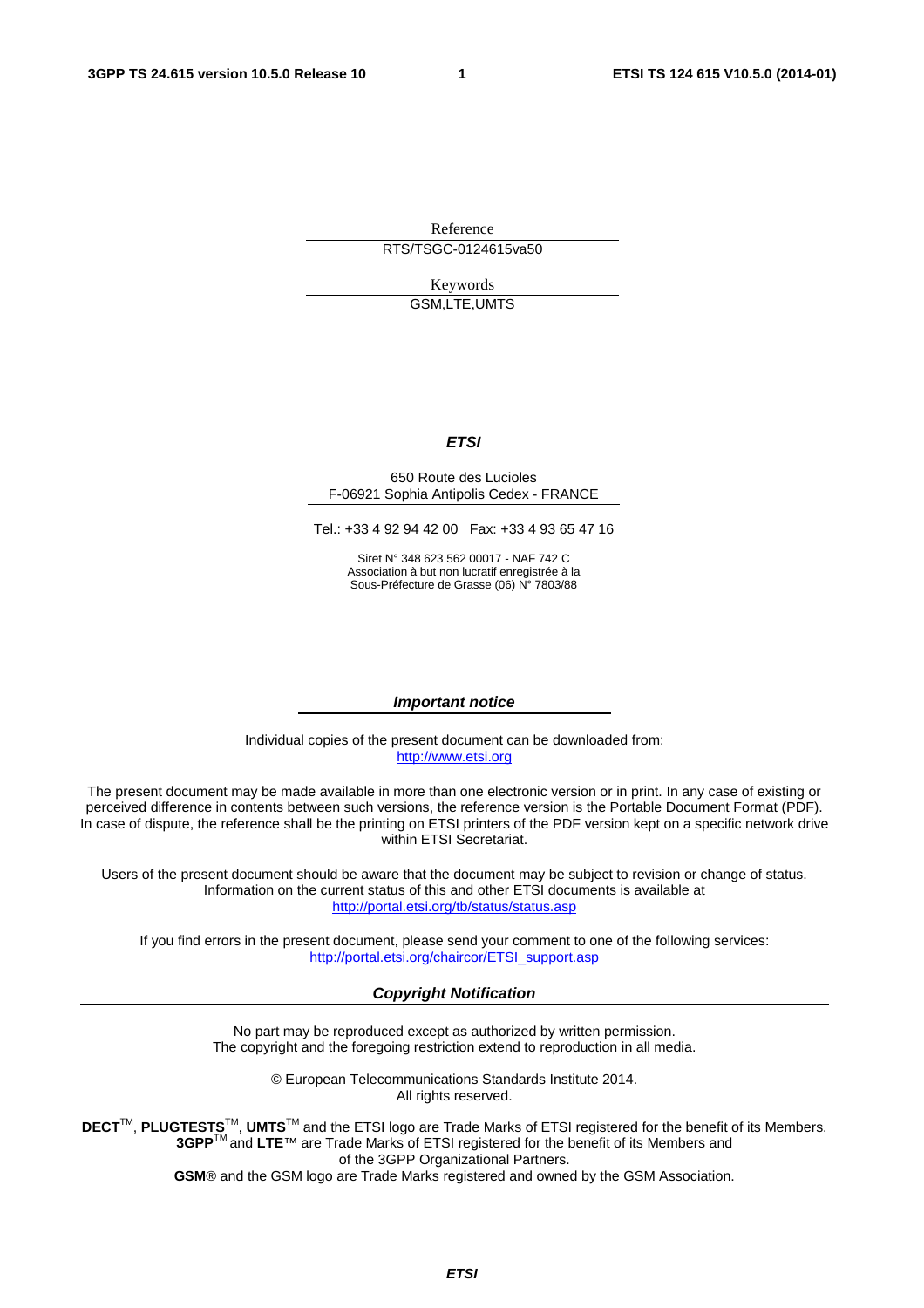# Intellectual Property Rights

IPRs essential or potentially essential to the present document may have been declared to ETSI. The information pertaining to these essential IPRs, if any, is publicly available for **ETSI members and non-members**, and can be found in ETSI SR 000 314: *"Intellectual Property Rights (IPRs); Essential, or potentially Essential, IPRs notified to ETSI in respect of ETSI standards"*, which is available from the ETSI Secretariat. Latest updates are available on the ETSI Web server [\(http://ipr.etsi.org\)](http://webapp.etsi.org/IPR/home.asp).

Pursuant to the ETSI IPR Policy, no investigation, including IPR searches, has been carried out by ETSI. No guarantee can be given as to the existence of other IPRs not referenced in ETSI SR 000 314 (or the updates on the ETSI Web server) which are, or may be, or may become, essential to the present document.

# Foreword

This Technical Specification (TS) has been produced by ETSI 3rd Generation Partnership Project (3GPP).

The present document may refer to technical specifications or reports using their 3GPP identities, UMTS identities or GSM identities. These should be interpreted as being references to the corresponding ETSI deliverables.

The cross reference between GSM, UMTS, 3GPP and ETSI identities can be found under [http://webapp.etsi.org/key/queryform.asp.](http://webapp.etsi.org/key/queryform.asp)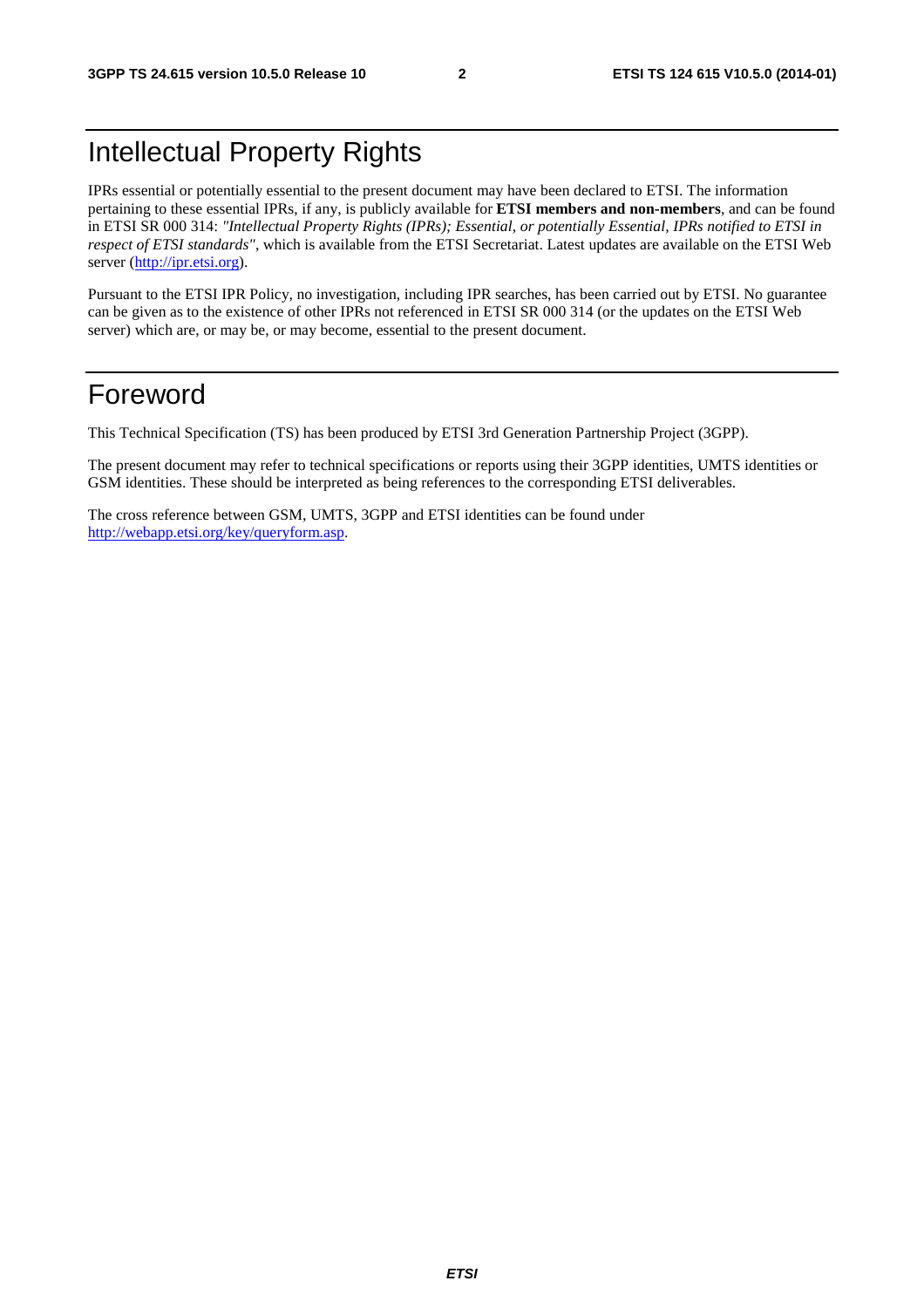$\mathbf{3}$ 

# Contents

| 1             |                                                                                        |  |  |  |  |  |  |
|---------------|----------------------------------------------------------------------------------------|--|--|--|--|--|--|
| 2             |                                                                                        |  |  |  |  |  |  |
| 3             |                                                                                        |  |  |  |  |  |  |
| 3.1           |                                                                                        |  |  |  |  |  |  |
| 3.2           |                                                                                        |  |  |  |  |  |  |
| 4             |                                                                                        |  |  |  |  |  |  |
| 4.1           |                                                                                        |  |  |  |  |  |  |
| 4.2           |                                                                                        |  |  |  |  |  |  |
| 4.2.1         |                                                                                        |  |  |  |  |  |  |
| 4.3           |                                                                                        |  |  |  |  |  |  |
| 4.3.1         |                                                                                        |  |  |  |  |  |  |
| 4.4           |                                                                                        |  |  |  |  |  |  |
| 4.4.1         |                                                                                        |  |  |  |  |  |  |
| 4.4.2         |                                                                                        |  |  |  |  |  |  |
| 4.5           |                                                                                        |  |  |  |  |  |  |
| 4.5.1         |                                                                                        |  |  |  |  |  |  |
| 4.5.2         |                                                                                        |  |  |  |  |  |  |
| 4.5.3         |                                                                                        |  |  |  |  |  |  |
| 4.5.4         |                                                                                        |  |  |  |  |  |  |
| 4.5.5         |                                                                                        |  |  |  |  |  |  |
| 4.5.5.1       |                                                                                        |  |  |  |  |  |  |
| 4.5.5.2       |                                                                                        |  |  |  |  |  |  |
| 4.5.5.3       |                                                                                        |  |  |  |  |  |  |
| 4.5.5.3.1     |                                                                                        |  |  |  |  |  |  |
| 4.5.5.3.2     |                                                                                        |  |  |  |  |  |  |
| 4.5.5.3.3     |                                                                                        |  |  |  |  |  |  |
| 4.5.5.3.4     |                                                                                        |  |  |  |  |  |  |
| $4.6^{\circ}$ |                                                                                        |  |  |  |  |  |  |
| 4.6.1         |                                                                                        |  |  |  |  |  |  |
| 4.6.2         |                                                                                        |  |  |  |  |  |  |
| 4.6.3         |                                                                                        |  |  |  |  |  |  |
| 4.6.4         |                                                                                        |  |  |  |  |  |  |
| 4.6.5         |                                                                                        |  |  |  |  |  |  |
| 4.6.6         |                                                                                        |  |  |  |  |  |  |
| 4.6.7         |                                                                                        |  |  |  |  |  |  |
| 4.6.8         |                                                                                        |  |  |  |  |  |  |
| 4.6.8.1       |                                                                                        |  |  |  |  |  |  |
| 4.6.8.2       |                                                                                        |  |  |  |  |  |  |
| 4.6.8.3       |                                                                                        |  |  |  |  |  |  |
| 4.6.8.4       |                                                                                        |  |  |  |  |  |  |
| 4.6.8.5       |                                                                                        |  |  |  |  |  |  |
| 4.6.9         |                                                                                        |  |  |  |  |  |  |
| 4.6.10        | Completion of calls to busy subscriber (CCBS) Completion of Communications by No Reply |  |  |  |  |  |  |
| 4.6.11        |                                                                                        |  |  |  |  |  |  |
| 4.6.12        | Anonymous Communication Rejection and Communication Barring (ACR/CB)  14               |  |  |  |  |  |  |
| 4.6.13        |                                                                                        |  |  |  |  |  |  |
| 4.6.14        |                                                                                        |  |  |  |  |  |  |
| 4.6.15        |                                                                                        |  |  |  |  |  |  |
|               |                                                                                        |  |  |  |  |  |  |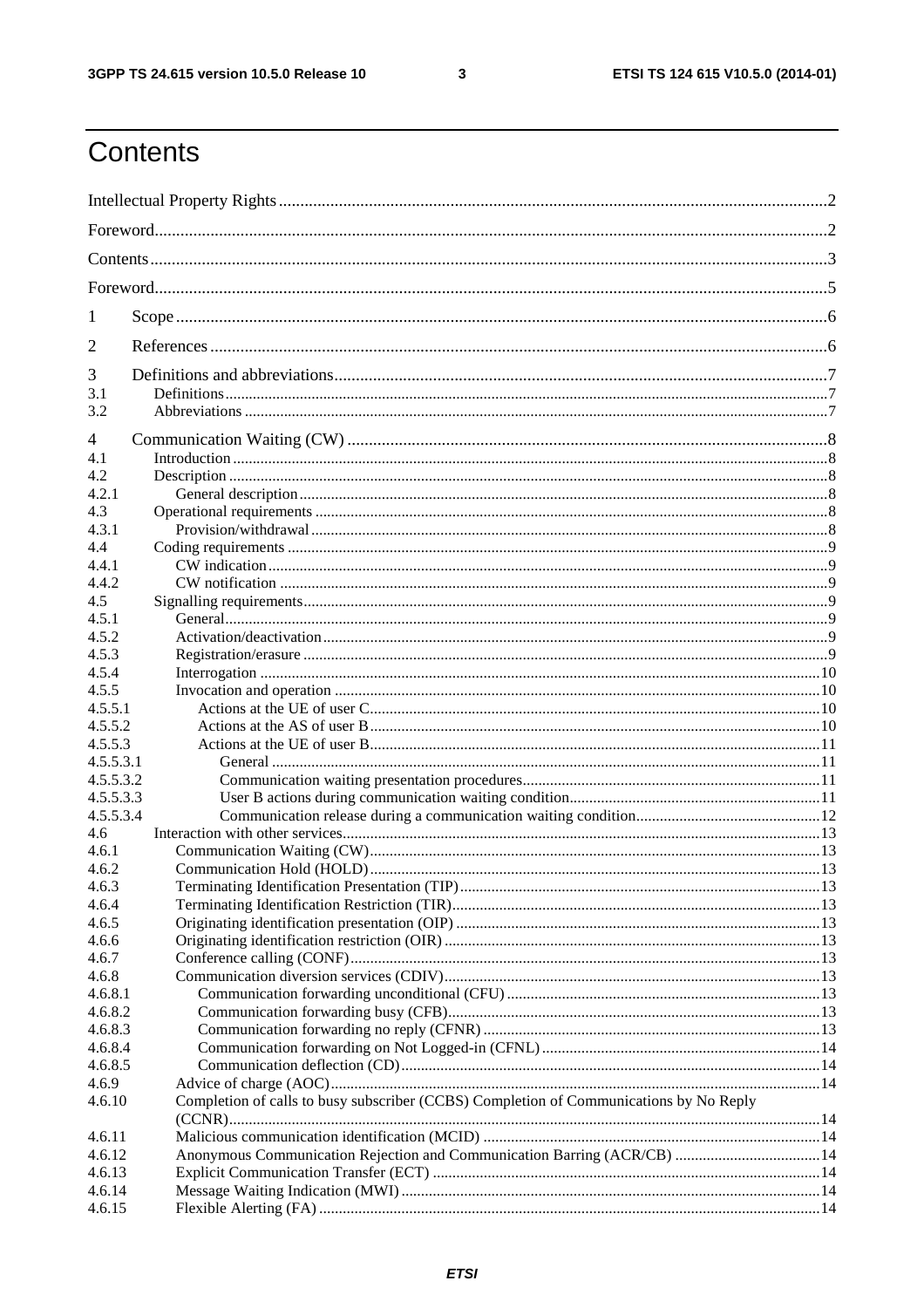$\overline{\mathbf{4}}$ 

| 4.6.16                        |  |
|-------------------------------|--|
| 4.7                           |  |
| 4.8                           |  |
| 4.8.1                         |  |
| 4.8.2                         |  |
| 4.8.3                         |  |
| 5                             |  |
| 5.1                           |  |
| 5.1.1                         |  |
| 5.1.2                         |  |
| 5.1.2.1                       |  |
| 5.1.2.2                       |  |
| <b>Annex A (informative):</b> |  |
| A.1                           |  |
| A.2                           |  |
| A.2.1                         |  |
| A.2.2                         |  |
| <b>Annex B</b> (informative): |  |
| <b>Annex C</b> (informative): |  |
| C.1                           |  |
| C.1.1                         |  |
| <b>Annex D</b> (informative): |  |
|                               |  |
|                               |  |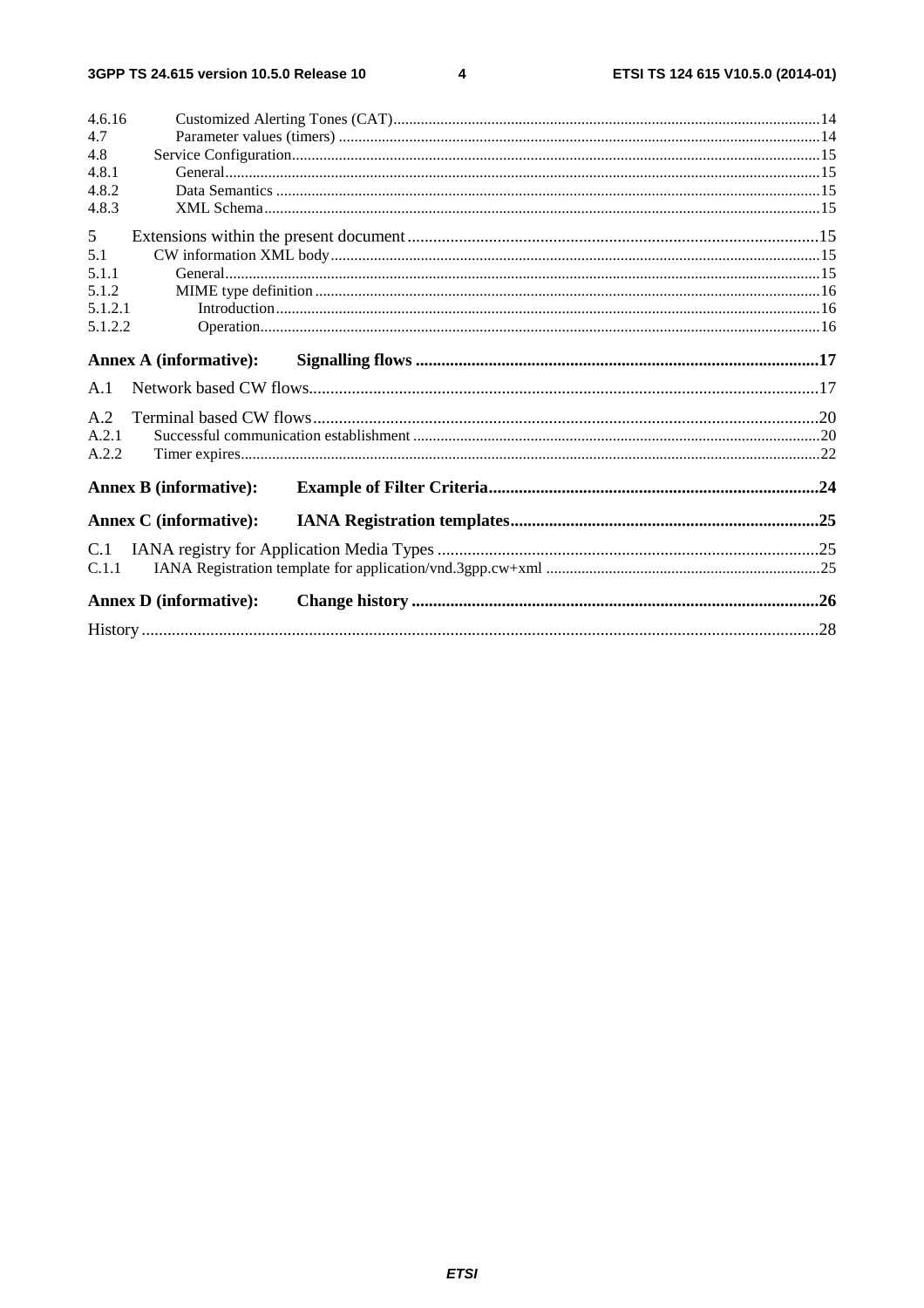# Foreword

This Technical Specification (TS) has been produced by ETSI 3rd Generation Partnership Project (3GPP).

The present document may refer to technical specifications or reports using their 3GPP identities, UMTS identities or GSM identities. These should be interpreted as being references to the corresponding ETSI deliverables.

The cross reference between GSM, UMTS, 3GPP and ETSI identities can be found under [http://webapp.etsi.org/key/queryform.asp.](http://webapp.etsi.org/key/queryform.asp)

The contents of the present document are subject to continuing work within the TSG and may change following formal TSG approval. Should the TSG modify the contents of the present document, it will be re-released by the TSG with an identifying change of release date and an increase in version number as follows:

Version x.y.z

where:

- x the first digit:
	- 1 presented to TSG for information;
	- 2 presented to TSG for approval;
	- 3 or greater indicates TSG approved document under change control.
- y the second digit is incremented for all changes of substance, i.e. technical enhancements, corrections, updates, etc.
- z the third digit is incremented when editorial only changes have been incorporated in the document.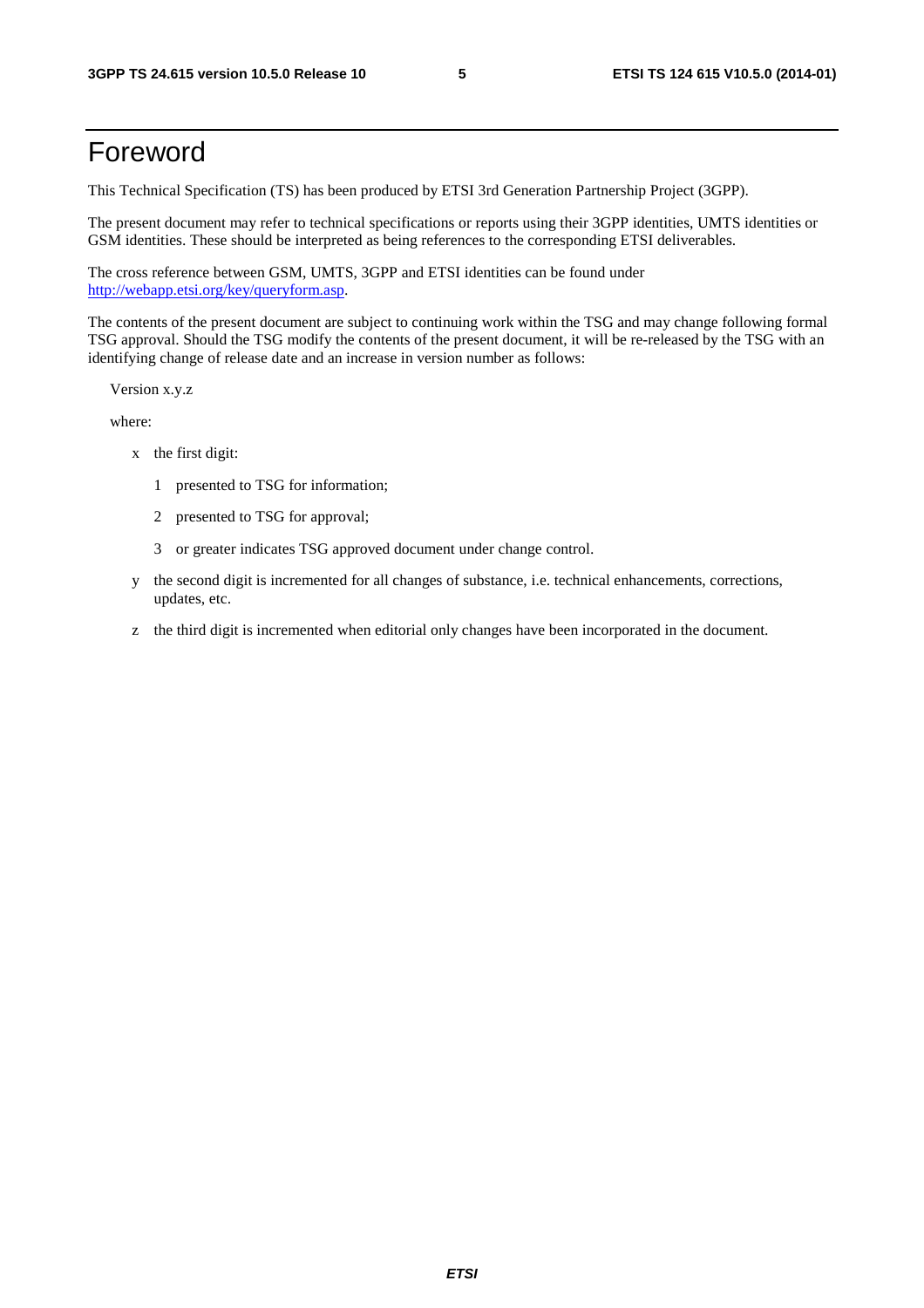## 1 Scope

The present document specifies the stage 3, Protocol Description of the Communication Waiting (CW) service, based on stage 1 and stage 2 of the ISDN call waiting supplementary services. It provides the protocol details in the IP Multimedia (IM) Core Network (CN) subsystem based on the Session Initiation Protocol (SIP) and the Session Description Protocol (SDP).

The **Communication Waiting (CW)** service enables a user to be informed, that very limited resources are available for an incoming communication. The user then has the choice of accepting, rejecting or ignoring the waiting call (as per basic call procedures).

The present document is applicable to User Equipment (UE) and Application Servers (AS) which are intended to support the CW supplementary service.

# 2 References

The following documents contain provisions which, through reference in this text, constitute provisions of the present document.

- References are either specific (identified by date of publication, edition number, version number, etc.) or non-specific.
- For a specific reference, subsequent revisions do not apply.
- For a non-specific reference, the latest version applies. In the case of a reference to a 3GPP document (including a GSM document), a non-specific reference implicitly refers to the latest version of that document *in the same Release as the present document*.
- [1] 3GPP TS 22.173: "IP Multimedia Core Network Subsystem (IMS) Multimedia Telephony Service and supplementary services; Stage 1".
- [2] 3GPP TS 24.229: "Internet Protocol (IP) multimedia call control protocol based on Session Initiation Protocol (SIP) and Session Description Protocol (SDP); Stage 3".
- [3] Void.
- [4] 3GPP TS 24.628: "Common Basic Communication procedures using IP Multimedia (IM) Core Network (CN) subsystem; Protocol specification".
- [5] 3GPP TS 24.610: "Communication HOLD (HOLD) using IP Multimedia (IM) Core Network (CN) subsystem; Protocol specification".
- [6] 3GPP TS 22.228: "Service requirements for the Internet Protocol (IP) multimedia core network subsystem (IMS); Stage 1".
- [7] 3GPP TS 24.623: "Extensible Markup Language (XML) Configuration Access Protocol (XCAP) over the Ut interface for Manipulating Supplementary Services".
- [8] draft-ietf-salud-alert-info-urns-09 (October 2013): "URNs for the Alert-Info Header Field of the Session Initiation Protocol (SIP)".

Editor's note: The above document cannot be formally referenced until it is published as an RFC.

- [9] RFC 5621 (September 2009): "Message Body Handling in the Session Initiation Protocol (SIP)".
- [10] 3GPP TS 24.238: "Session Initiation Protocol (SIP) based user configuration".
- [11] RFC 6432: "Carrying Q.850 Codes in Reason Header Fields in SIP (Session Initiation Protocol) Responses".
- [12] RFC 3326 (December 2002): "The Reason Header Field for the Session Initiation Protocol (SIP)".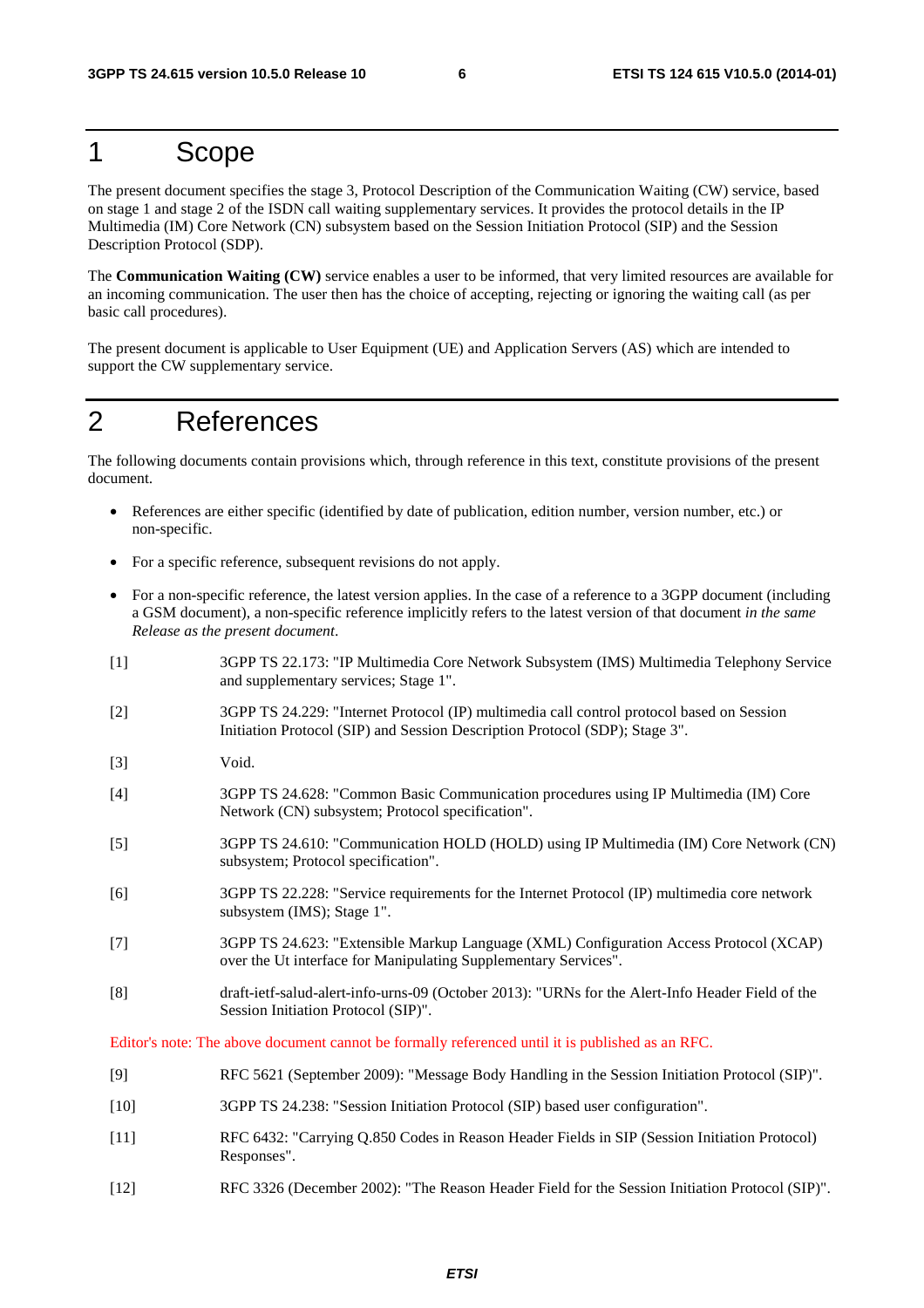- [13] RFC 3023 (January 2001): "XML Media Types".
- [14] RFC 4244 (November 2005): "An Extension to the Session Initiation Protocol (SIP) for Request History Info".

# 3 Definitions and abbreviations

## 3.1 Definitions

For definitions used in this document see:

- 3GPP TS 22.173 [1]

**User B:** User B is the user who reacts to the communication waiting at subscriber B.

User C: User C is the user who has originated a communication to subscriber B which causes the CW supplementary service to be invoked.

User A: User A is a user (several such users may exist) who is engaged in a communication with User B (this communication can be in any state).

**Network determined user busy:**.See 3GPP TS 22.173 [1].

**Approaching Network determined user busy:**.See 3GPP TS 22.173 [1].

**User determined user busy:**.See 3GPP TS 22.228 [6].

### 3.2 Abbreviations

For the purposes of the present document, the following abbreviations apply:

| AoC           | Advice of Charge                                        |
|---------------|---------------------------------------------------------|
| <b>CAT</b>    | <b>Customized Alerting Tones</b>                        |
| <b>CCBS</b>   | Completion of Communication sessions to Busy Subscriber |
| CD            | <b>Communication Deflection</b>                         |
| <b>CDIV</b>   | <b>Communication Diversion</b>                          |
| <b>CFB</b>    | <b>Communication Forwarding Busy</b>                    |
| <b>CFNL</b>   | Communication Forwarding on Not Logged-in               |
| <b>CFNR</b>   | <b>Communication Forwarding No Reply</b>                |
| <b>CFU</b>    | <b>Communication Forwarding Unconditional</b>           |
| FA.           | <b>Flexible Alerting</b>                                |
| <b>OIP</b>    | Originating Identification Presentation                 |
| <b>OIR</b>    | Originating Identification Restriction                  |
| TIP           | <b>Terminating Identification Presentation</b>          |
| <b>TIR</b>    | <b>Terminating Identification Restriction</b>           |
| $\mathbf{CW}$ | <b>Communication Waiting</b>                            |
| <b>GRUU</b>   | Globally Routable User agent URI                        |
| <b>HOLD</b>   | Communication Hold                                      |
| <b>IFC</b>    | Initial Filter Criteria                                 |
| <b>IMS</b>    | IP Multimedia Subsystem                                 |
| $\mathbf{I}$  | <b>Internet Protocol</b>                                |
| <b>ISDN</b>   | <b>Integrated Services Digital Network</b>              |
| <b>MCID</b>   | Malicious Communication Identification                  |
| <b>NDUB</b>   | <b>Network Determined User Busy</b>                     |
| <b>SIP</b>    | <b>Session Initiation Protocol</b>                      |
| <b>UDUB</b>   | User Determined User Busy                               |
| UE            | User Equipment                                          |
|               |                                                         |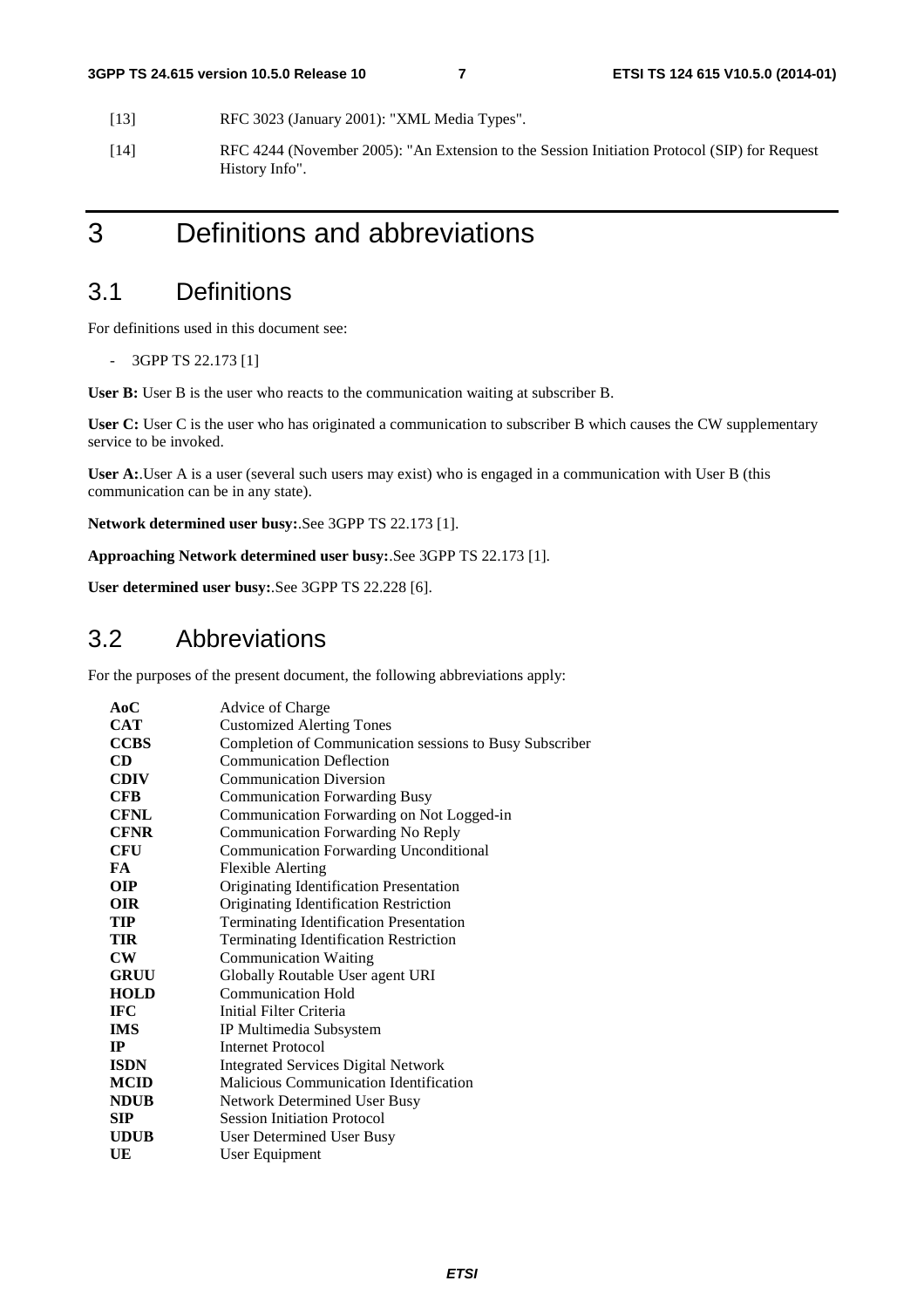# 4 Communication Waiting (CW)

### 4.1 Introduction

The Communication Waiting (CW) service enables a UE to be informed that no resources are available for an incoming communication. The user then has the choice of accepting, rejecting or ignoring the incoming communication (as per basic communication procedures).

## 4.2 Description

### 4.2.1 General description

Two cases can occur depending on the network's ability to validate the status of the destination user upon receipt of an incoming communication (i.e. "approaching NDUB" condition):

- If sufficient information on the user is available at the time a communication is to be delivered to the user, the network validates the status of this user. If the status of the user is "approaching NDUB", the network presents the waiting communication to the destination user;
- Otherwise, the network may be informed of the communication waiting situation upon receipt from the destination user of a communication waiting indication.

When a communication arrives at the destination user, the UE validates the status of the user. If the user is already involved in one or more communications, the terminal notifies the served user of a communication waiting situation.

The user then has different possibilities to react, for example if it may decide to free some resources and accept the incoming communication.

## 4.3 Operational requirements

### 4.3.1 Provision/withdrawal

The Communication Waiting service shall be provided after prior arrangement with the service provider.

If the network supports the approaching Network Determined User Busy (approaching NDUB) condition, the CW service can as a network option, be offered to the corresponding users with a subscription option. This subscription option is part of the CW profile of the served user. The subscription option is shown in the table 4.3.1.1.

**Table 4.3.1.1: Subscription options for CW ( approaching NDUB only)** 

| <b>Subscription options</b>                                                                          | Value        |  |  |
|------------------------------------------------------------------------------------------------------|--------------|--|--|
| Served user subscribes to 'calling user                                                              | No (default) |  |  |
| receives notification that his communication is                                                      |              |  |  |
| waiting"                                                                                             | Yes (NOTE)   |  |  |
| <b>INOTE:</b><br>The notification can take the form of a announcement played to user C, or an out-of |              |  |  |
| band notification or both. This is up to the network operator to decide.                             |              |  |  |

Timer  $T_{AS-CW}$  is a service provider option. This optional timer specifies the period the network will wait for a response (answer), from user B, to the offered communication from user C. The value of this timer is between 0.5 and 2 minutes.

NOTE: When used, the value of  $T_{AS-CW}$  is set by the service provider as a default value subject to change only by the service provider.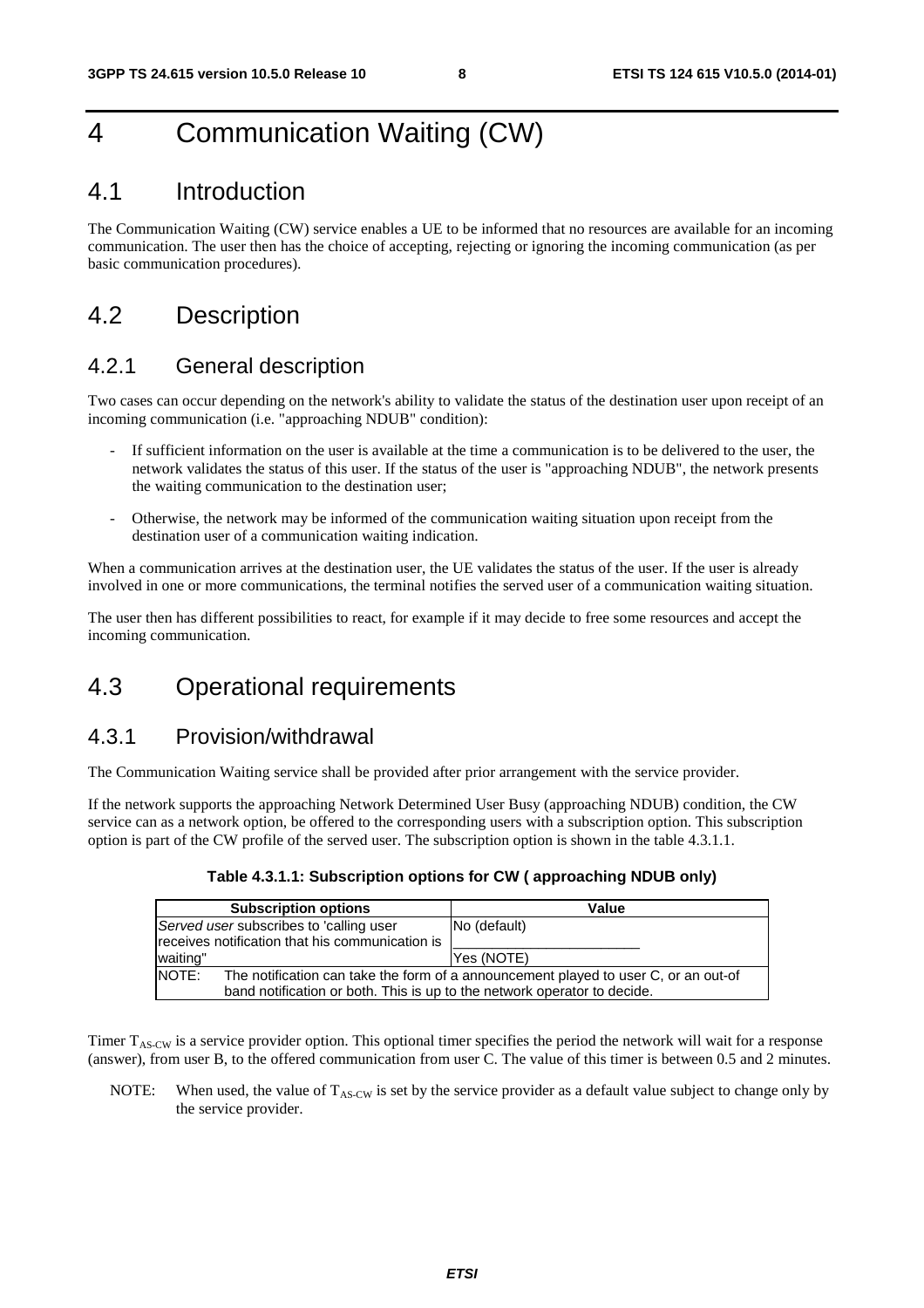## 4.4 Coding requirements

### 4.4.1 CW indication

The XML Schema for the CWinformation XML body is defined in table 4.4.1.1.

#### **Table 4.4.1.1: IM CN subsystem CW XML body, XML Schema**

```
<?xml version="1.0" encoding="UTF-8"?> 
<xs:schema targetNamespace="urn:3gpp:ns:cw:1.0" 
             xmlns:cw10="urn:3gpp:ns:cw:1.0" 
             xmlns:xs="http://www.w3.org/2001/XMLSchema" 
             elementFormDefault="qualified" attributeFormDefault="unqualified"> 
    <xs:complexType name="tEmptyType"/> 
    <xs:complexType name="tCWtype"> 
         <xs:sequence> 
             <xs:element name="communication-waiting-indication" minOccurs="0" maxOccurs="1" 
                    type="cw10:tEmptyType"/> 
             <xs:any namespace="##other" processContents="lax" minOccurs="0" maxOccurs="unbounded"/> 
         </xs:sequence> 
         <xs:anyAttribute namespace="##other" processContents="lax"/> 
     </xs:complexType> 
    <xs:element name="ims-cw" type="cw10:tCWtype"/> 
</xs:schema>
```
The CW XML schema shall be transported as a SIP MIME body. The MIME type for the CW information is "application/vnd.3gpp.cw+xml" (see subclause 5.1). Any SIP message that transports a body with CW information shall identify the payload as the MIME type associated with CW information (see subclause 5.1).

#### 4.4.2 CW notification

The urn namespace "alert" with the sub-label "service" and its initial value "call-waiting" and its usage within the Alert-Info header field is described in draft-ietf-salud-alert-info-urns [8].

## 4.5 Signalling requirements

#### 4.5.1 General

Configuration of supplementary services by the user should:

- take place over the Ut interface using XCAP as enabling protocol as described in 3GPP TS 24.623 [7]; or
- use SIP based user configuration as described in 3GPP TS 24.238 [10].
- NOTE: Other possibilities for user configuration, such as web-based provisioning or pre-provisioning by the operator are outside the scope of the present document, but are not precluded.

The enhancements to the XML schema for use over the Ut interface is described in subclause 4.8.

#### 4.5.2 Activation/deactivation

The service CW is individually activated at provisioning or at the subscriber"s request.

The service CW is individually deactivated at withdrawal or at the subscriber"s request.

#### 4.5.3 Registration/erasure

The CW service requires no registration. Erasure is not applicable.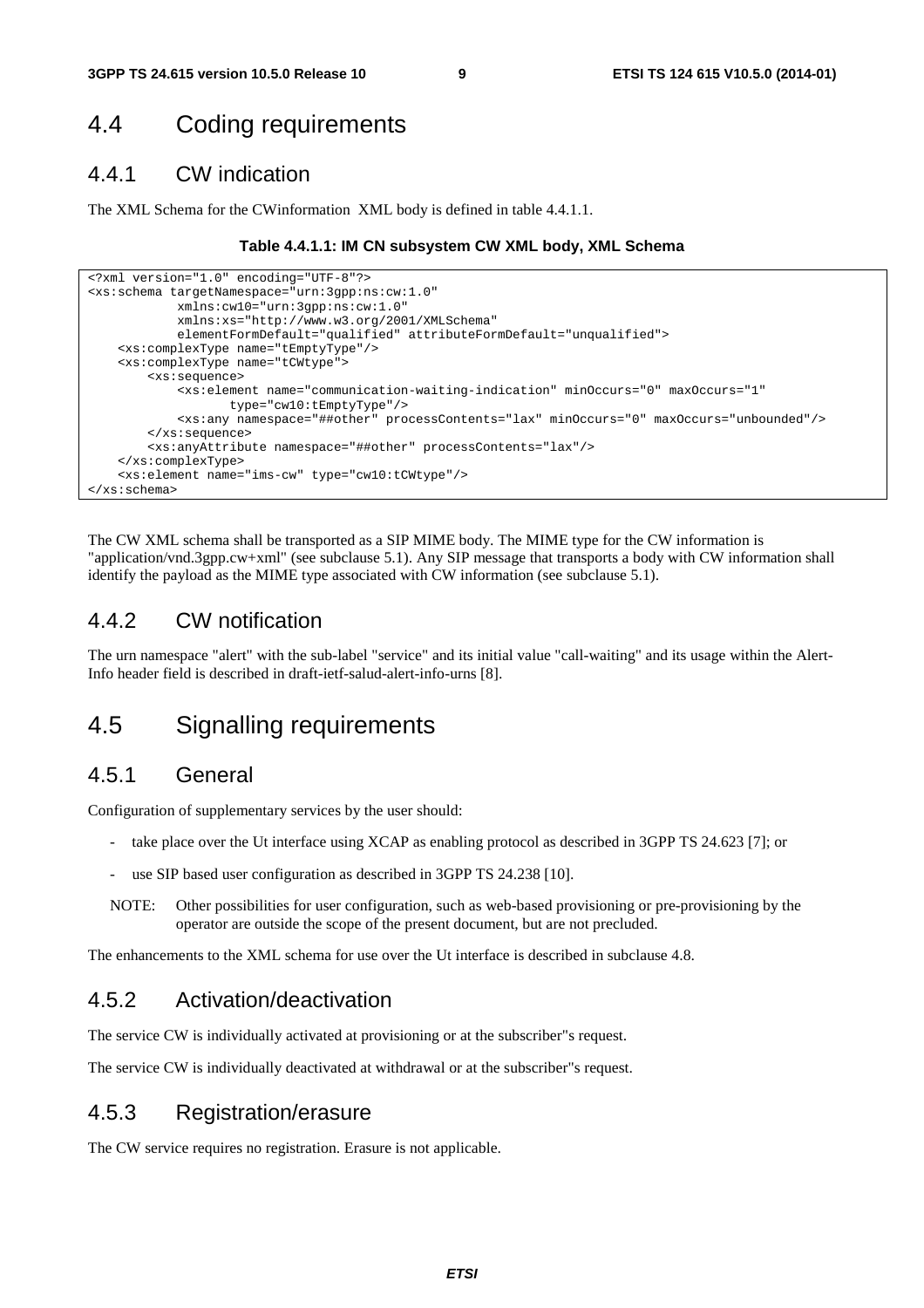#### 4.5.4 Interrogation

Interrogation of CW is not applicable.

#### 4.5.5 Invocation and operation

#### 4.5.5.1 Actions at the UE of user C

The procedures described for the originating UE in 3GPP TS 24.229 [2] shall apply with the clarifications below.

Upon receipt of a 180 (Ringing) response with a Alert-Info header field set to "<urn:alert:service:call-waiting>" according to draft-ietf-salud-alert-info-urns [8], the UE may indicate that the outgoing communication is being treated as a waiting communication.

#### 4.5.5.2 Actions at the AS of user B

The AS shall operate as a SIP proxy as specified in subclause 5.7.4 of 3GPP TS 24.229 [2] or operate as a routing B2BUA as specified in subclause 5.7.5 of 3GPP TS 24.229 [2] for the incoming INVITE request and all future requests and responses in the same dialog.

- NOTE 1: For the case when CW, according the requirements in this document, is the only service being applied by the AS, then the AS only needs to act as a SIP proxy. If additional services are applied, then the AS might need to act as a routeing B2BUA.
- NOTE 2: The procedures for NDUB are out of scope of this specification. Information for the handling of NDUB can be found in 3GPP TS 22.173 [1] Annex Da and 3GPP TS 24.628 [4] Annex B.2.

The AS determines that a CW condition has occurred when one of the following conditions are met:

- receipt of an INVITE request that fulfils the approaching NDUB condition for user B; or
- receipt of a 486 (Busy here) response with a 370 Warning header field indicating "insufficient bandwidth"; or
- the AS receives a 180 (Ringing) response with a Alert-Info header field set to "<urn:alert:service:call-waiting>" according to draft-ietf-salud-alert-info-urns [8].

If the CW condition was determined by the AS based on validation of the "approaching NDUB" condition or on receipt of a 486 (Busy here) response with a 370 Warning header field indicating "insufficient bandwidth", the AS shall:

- if the Contact header received from user B in the establishment or modification of the the existing active communication contained a GRUU then include that GRUU is the Request-URI in the INVITE request and include as the hi-entry in the History-Info header field the contents of the Request-URI from the received INVITE request according to RFC 4244 [14].
- insert a MIME body according to subclause 4.4.1 in the INVITE request, with the <communication-waitingindication > element contained in the <ims-cw> root element; and
- if required by operator policy, include the Expires header field set to the value of  $T_{AS-CW}$  timer.
- set the Content-Type header field to "application/vnd.3gpp.cw+xml".

The INVITE request shall then be forwarded or re-sent to user B.

NOTE. If the user is roaming, and the terminating P-CSCF is in the visited network, this functionality can only be supported if an SLA exists between the operators to provide the related functionality.

After receipt of a 180 (Ringing) response from user B the AS may provide an announcement to user C in accordance with 3GPP TS 24.628 [4]. If not included, the AS shall insert a Alert-Info header field set to "<urn:alert:service:callwaiting>" according to draft-ietf-salud-alert-info-urns [8] in the 180 (Ringing) response and forward it to user C.

After the receipt of a 415 (Unsupported Media Type) response, the AS shall reject the communication by sending a 486 (Busy Here) response to user C.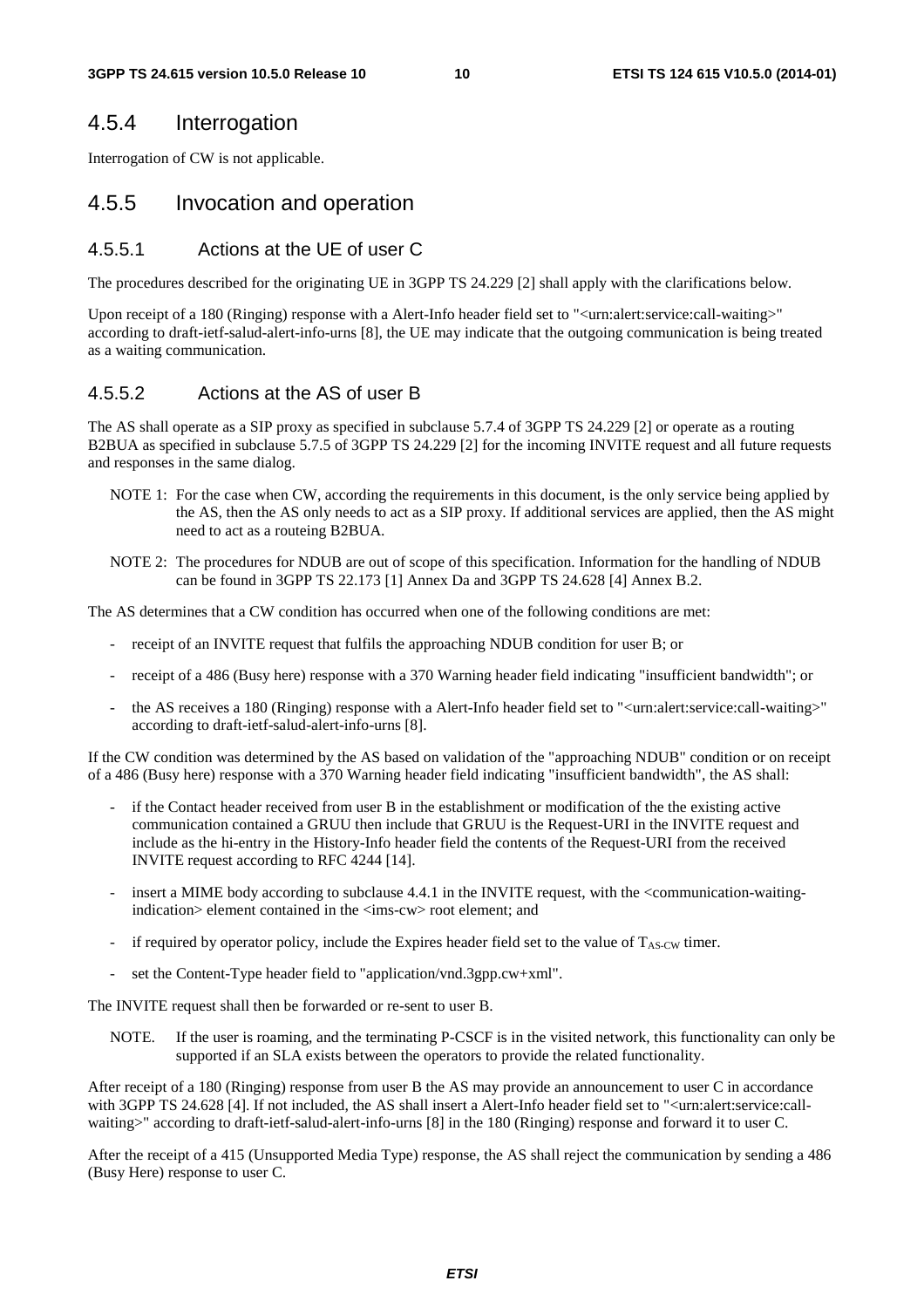If the CW condition was determined by the AS based on the receipt of a 180 (Ringing) response with a Alert-Info header field set to "<urn:alert:service:call-waiting>" according to draft-ietf-salud-alert-info-urns [8], the AS may initiate the procedures for notifying user C by performing a combination of the following actions:

- provision of an announcement to the calling user in accordance with 3GPP TS 24.628 [4]; and
- forwarding the 180 (Ringing) response to the calling party.

As a network option, if a CW condition occurs, upon receipt of a 180 (Ringing) response, the AS shall initiate the  $T_{AS}$ cw timer. Upon expiry of the T<sub>AS-CW</sub> timer, the AS shall send a CANCEL request towards the user B's UE as described in 3GPP TS 24.229 [2] including a Reason header field (see RFC 3326 [12]) with the protocol set to "SIP" and the cause set to "408", and a 480 (Temporarily unavailable) response towards User C, including a Reason header field set to cause 19, in accordance with RFC 6432 [11].

#### 4.5.5.3 Actions at the UE of user B

#### 4.5.5.3.1 General

Basic communication procedures according to 3GPP TS 24.229 [2] shall apply with the clarifications and additions described in the following subclauses.

#### 4.5.5.3.2 Communication waiting presentation procedures

Upon receipt of an INVITE request containing:

- a Content-Type header field set to "application/vnd.3gpp.cw+xml";
- a MIME body according to subclause 4.4.1 with the with the <communication-waiting-indication> element contained in the  $\langle$ ims-cw $\rangle$  root element; and
- if the maximum number of waiting communcations is not reached (i.e. UDUB condition has not occured), the UE shall:
	- provide a CW indication to the user;
	- send a 180 (Ringing) response to the INVITE request according to the provisional response procedures described in 3GPP TS 24.229 [2];
	- optionally, if the INVITE includes an Expires header field, use the value of this header field to provide the time to expiry information of the communication waiting to the user; and
	- optionally start timer  $T_{\text{UE-CW}}$ ;
- NOTE 1: The timer  $T_{\text{UE-CW}}$  is used in order to limit the duration of the CW condition at the UE. For terminals that can provide an indication to the user that a CW condition is occuring without disturbing the active communication, this timer is not needed.

NOTE 2: RFC 5621 [9] describes conditions under which a 415 (Unsupported Media Type) response is returned.

The UE may insert an Alert-Info header field set to "<urn:alert:service:call-waiting>" according to draft-ietf-salud-alertinfo-urns [8] in the 180 (Ringing) response, according to the provisional response procedures described in 3GPP TS 24.229 [2].

#### 4.5.5.3.3 User B actions during communication waiting condition

#### **Case A**

If user B accepts the waiting communication and holds (per procedures in 3GPP TS 24.610 [5]) or releases (per procedures in 3GPP TS 24.229 [2]) the active communication and timer  $T_{UE-CW}$  has not expired, user B's UE shall:

- stop timer  $T_{\text{UE-CW}}$  (if it has been started);
- stop providing the CW indication to User B; and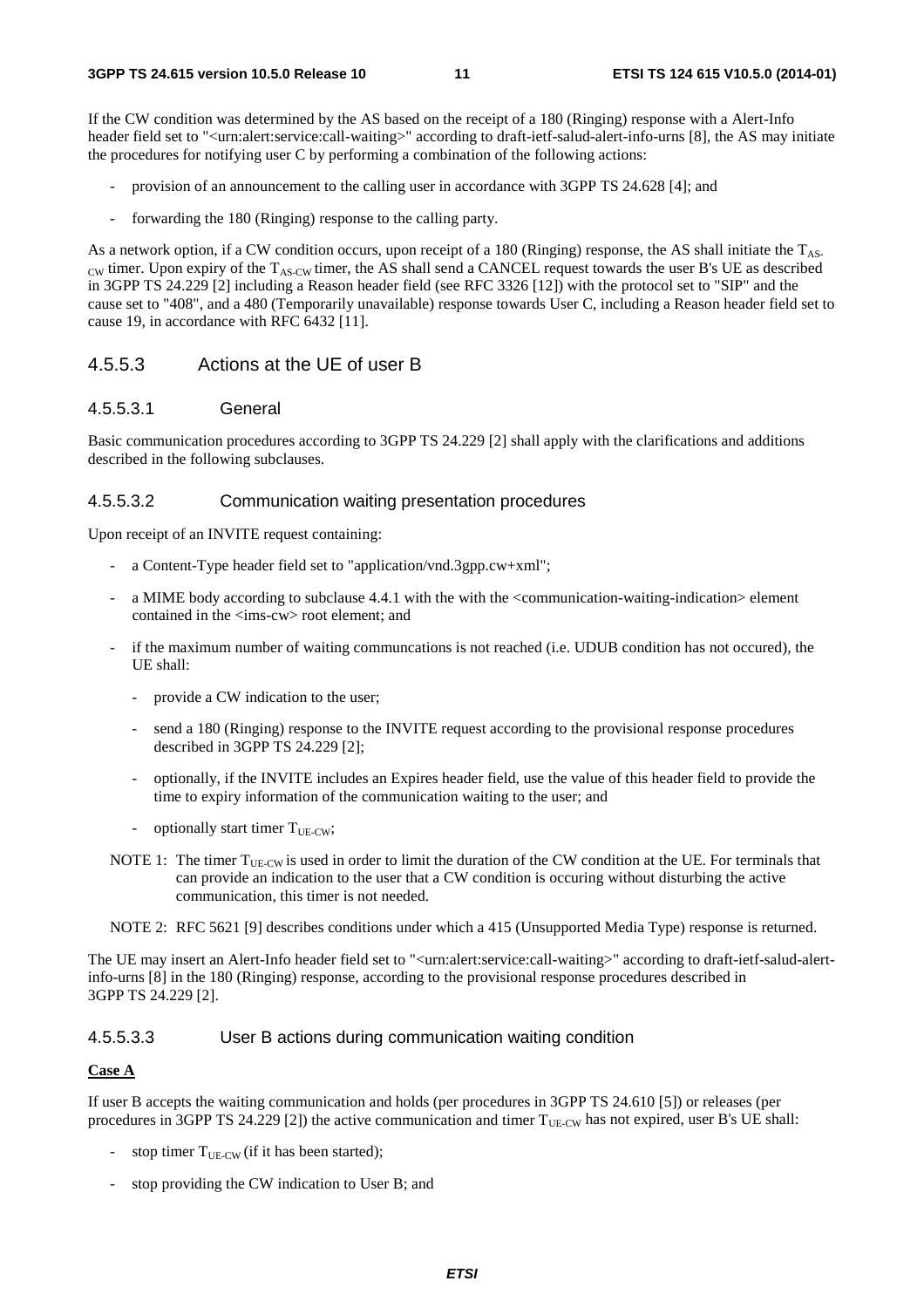- apply the procedures for answering the waiting communication to User B as described in 3GPP TS 24.229 [2].

#### **Case B**

If  $T<sub>UE-CW</sub>$  was started and expires, user B's UE shall:

- stop providing the CW indication to User B; and
- send a 480 (Temporarily Unavailable) response towards User C, optionally including a Reason header field set to cause 19, in accordance with RFC 6432 [11].

#### 4.5.5.3.4 Communication release during a communication waiting condition

If user B's UE receives a CANCEL request or BYE request from User C during a CW condition, user B's UE shall:

- stop timer  $T_{UE-CW}$  (if necessary);
- stop providing the CW indication to User B; and
- apply the terminating UE procedures upon receipt of CANCEL or BYE as described in 3GPP TS 24.229 [2].

If user B's UE receives a CANCEL request or BYE request from User A and during a CW condition, user B's UE shall:

- stop timer  $T_{UE-CW}$  (if necessary);
- stop providing the CW indication to User B;
- apply the terminating UE procedures upon receipt of CANCEL request or BYE request as described in 3GPP TS 24.229 [2]; and
- optionally apply the procedure for accepting the waiting communication as described in 3GPP TS 24.229 [2].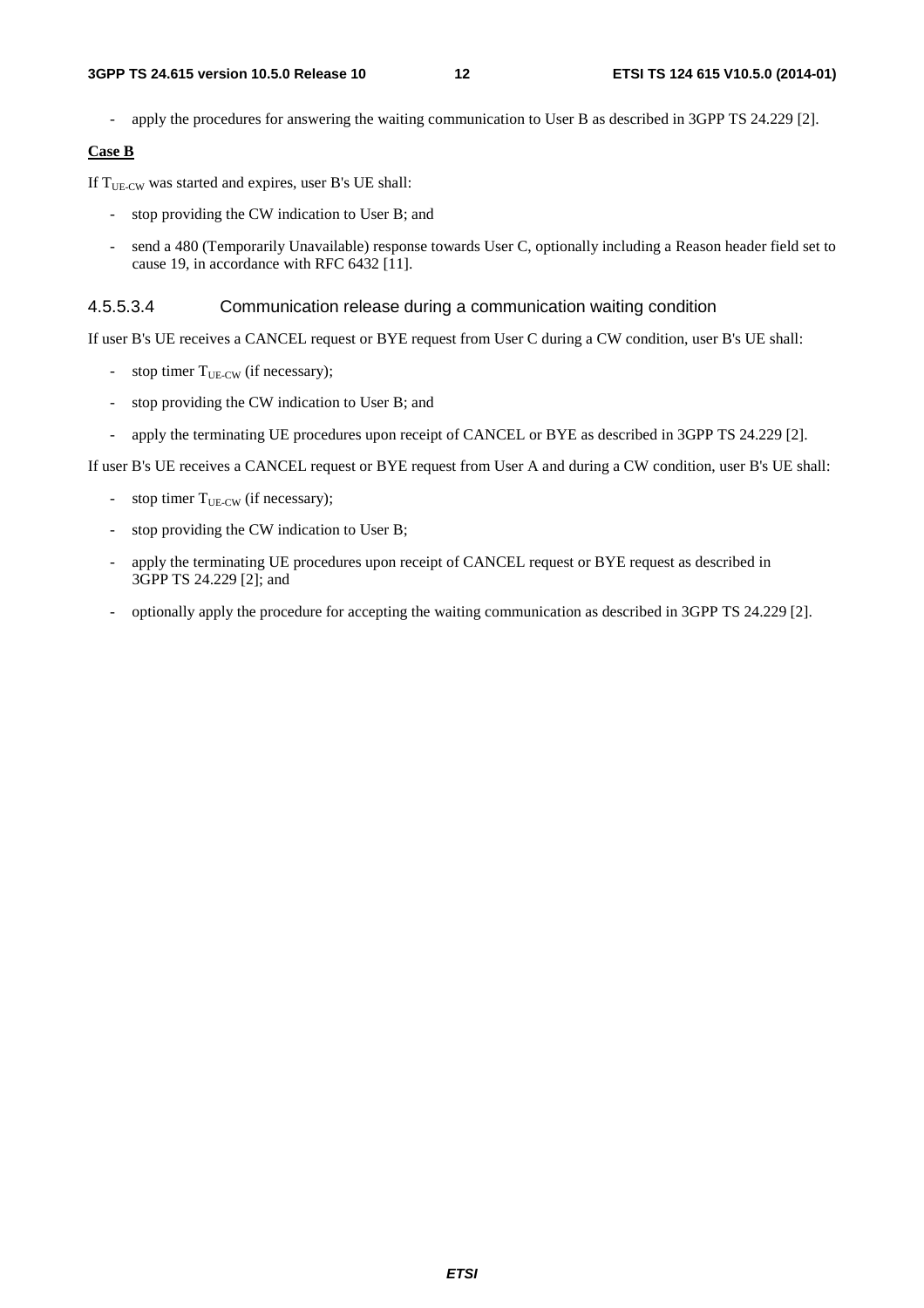### 4.6 Interaction with other services

### 4.6.1 Communication Waiting (CW)

No impact, i.e. neither service shall affect the operation of the other service.

### 4.6.2 Communication Hold (HOLD)

No impact, i.e. neither service shall affect the operation of the other service.

### 4.6.3 Terminating Identification Presentation (TIP)

No impact, i.e. neither service shall affect the operation of the other service.

### 4.6.4 Terminating Identification Restriction (TIR)

No impact, i.e. neither service shall affect the operation of the other service.

## 4.6.5 Originating identification presentation (OIP)

No impact, i.e. neither service shall affect the operation of the other service.

### 4.6.6 Originating identification restriction (OIR)

No impact, i.e. neither service shall affect the operation of the other service.

### 4.6.7 Conference calling (CONF)

No impact, i.e. neither service shall affect the operation of the other service.

### 4.6.8 Communication diversion services (CDIV)

#### 4.6.8.1 Communication forwarding unconditional (CFU)

If user B has activated the communication forwarding unconditional supplementary service, then the execution of the communication forwarding unconditional supplementary service shall take precedence over the network based CW service. The communication forwarding unconditional service can be activated while a communication is waiting without changing the state of the waiting communication.

A forwarded communication can invoke the CW service.

#### 4.6.8.2 Communication forwarding busy (CFB)

No impact, i.e. neither supplementary service shall affect the operation of the other supplementary service.

NOTE: The following text clarifies the situation. If user B is NDUB, communication forwarding busy will take place, and the communication is not offered to user B. If user B is not NDUB, the communication is offered to B, and if the UDUB (User Determined User Busy) condition occurs, then the communication forwarding busy will take place.

A forwarded communication can invoke the CW service.

#### 4.6.8.3 Communication forwarding no reply (CFNR)

If user B has activated the communication forwarding no reply service, then a waiting communication shall still be offered as described in this document. If the communication forwarding no reply timer expires before an answer is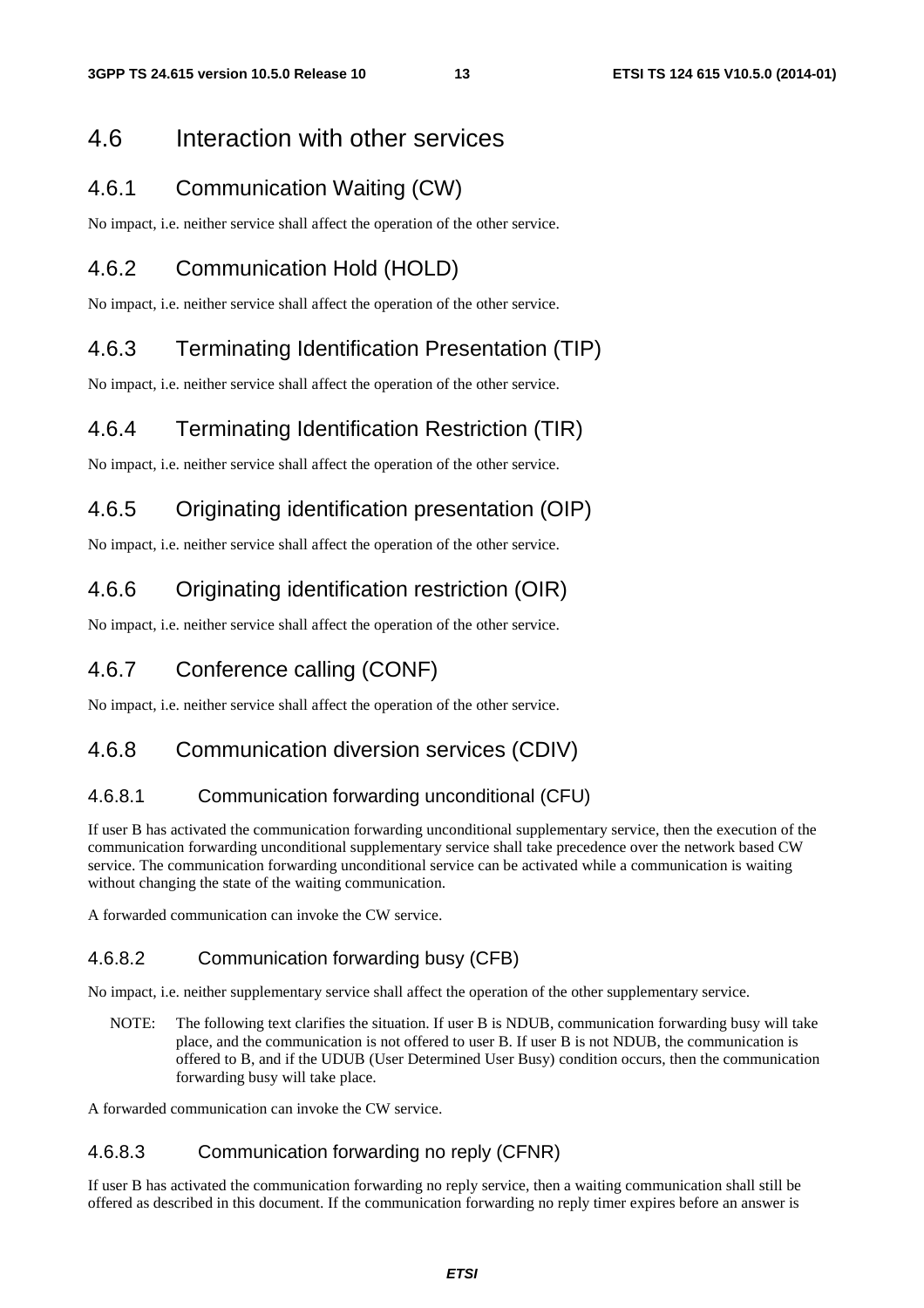received then the communication forwarding no reply service is invoked and the communication is forwarded and communication waiting ceases.

A forwarded communication can invoke the CW service.

#### 4.6.8.4 Communication forwarding on Not Logged-in (CFNL)

No impact, i.e. neither supplementary service shall affect the operation of the other service.

A forwarded communication can invoke the CW service.

#### 4.6.8.5 Communication deflection (CD)

When receiving the communication waiting indication, user B can invoke the communication deflection service.

A deflected communication can invoke the CW service.

### 4.6.9 Advice of charge (AOC)

No impact, i.e. neither service shall affect the operation of the other service.

### 4.6.10 Completion of calls to busy subscriber (CCBS) Completion of Communications by No Reply (CCNR)

No impact, i.e. neither service shall affect the operation of the other service.

#### 4.6.11 Malicious communication identification (MCID)

No impact, i.e. neither service shall affect the operation of the other service.

### 4.6.12 Anonymous Communication Rejection and Communication Barring (ACR/CB)

No impact, i.e. neither service shall affect the operation of the other service.

### 4.6.13 Explicit Communication Transfer (ECT)

No impact, i.e. neither service shall affect the operation of the other service.

### 4.6.14 Message Waiting Indication (MWI)

No impact, i.e. neither service shall affect the operation of the other service.

### 4.6.15 Flexible Alerting (FA)

No impact, i.e. neither service shall affect the operation of the other service.

### 4.6.16 Customized Alerting Tones (CAT)

No impact, i.e. neither service shall affect the operation of the other service.

### 4.7 Parameter values (timers)

The use of  $T_{AS-CW}$  timer is a network option. When used, the value of  $T_{AS-CW}$  timer shall be set by the network operator as a default value subject to change only by the network operator.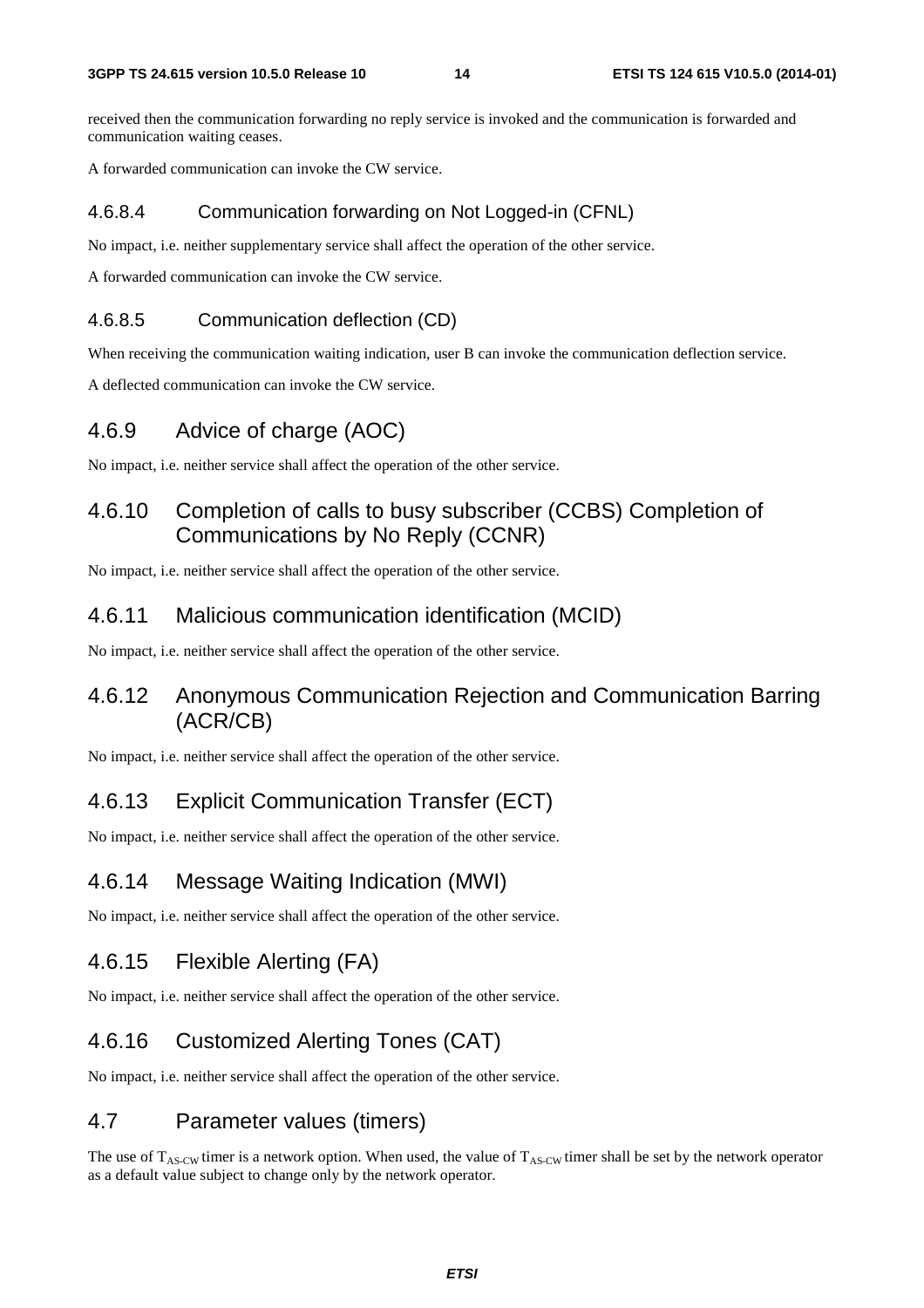## 4.8 Service Configuration

### 4.8.1 General

Communication waiting documents are sub-trees of the simservs XML document specified in 3GPP TS 24.623 [7]. As such, communication waiting documents use the XCAP application usage in 3GPP TS 24.623 [7].

Data semantics: The semantics of the communication waiting XML configuration document is specified in subclause 4.8. 2.

XML schema: Implementations in compliance with this specification shall implement the XML schema that minimally includes the XML Schema defined in subclause 4.8. 3 and the *simservs* XML schema specified in subclause 6.3 of 3GPP TS 24.623 [7].

An instance of a communication waiting document is shown:

```
<?xml version="1.0" encoding="UTF-8"?> 
<simservs xmlns="http://uri.etsi.org/ngn/params/xml/simservs/xcap" 
xmlns:xsi="http://www.w3.org/2001/XMLSchema-instance"> 
    <communication-waiting active="true"/> 
</simservs>
```
### 4.8.2 Data Semantics

The CW service can be activated/deactivated using the active attribute of the <communication-waiting> service element.

### 4.8.3 XML Schema

```
<?xml version="1.0" encoding="UTF-8"?> 
<xs:schema xmlns:ss="http://uri.etsi.org/ngn/params/xml/simservs/xcap" 
xmlns:xs="http://www.w3.org/2001/XMLSchema" 
targetNamespace="http://uri.etsi.org/ngn/params/xml/simservs/xcap" elementFormDefault="qualified" 
attributeFormDefault="unqualified"> 
    <xs:element name="communication-waiting" type="ss:simservType" substitutionGroup="ss:absService"> 
        <xs:annotation> 
            <xs:documentation>communication waiting 
             </xs:documentation> 
        </xs:annotation> 
    </xs:element> 
</xs:schema>
```

```
5 Extensions within the present document
```
## 5.1 CW information XML body

#### 5.1.1 General

This subclause contains the CW information XML body in XML format. The CW information XML shall be valid against the CW XML schema defined in subclause 4.4.1.

Subclause 5.1.2 provides the associated MIME type definition. Annex C provides details of IANA registration and optional parameters.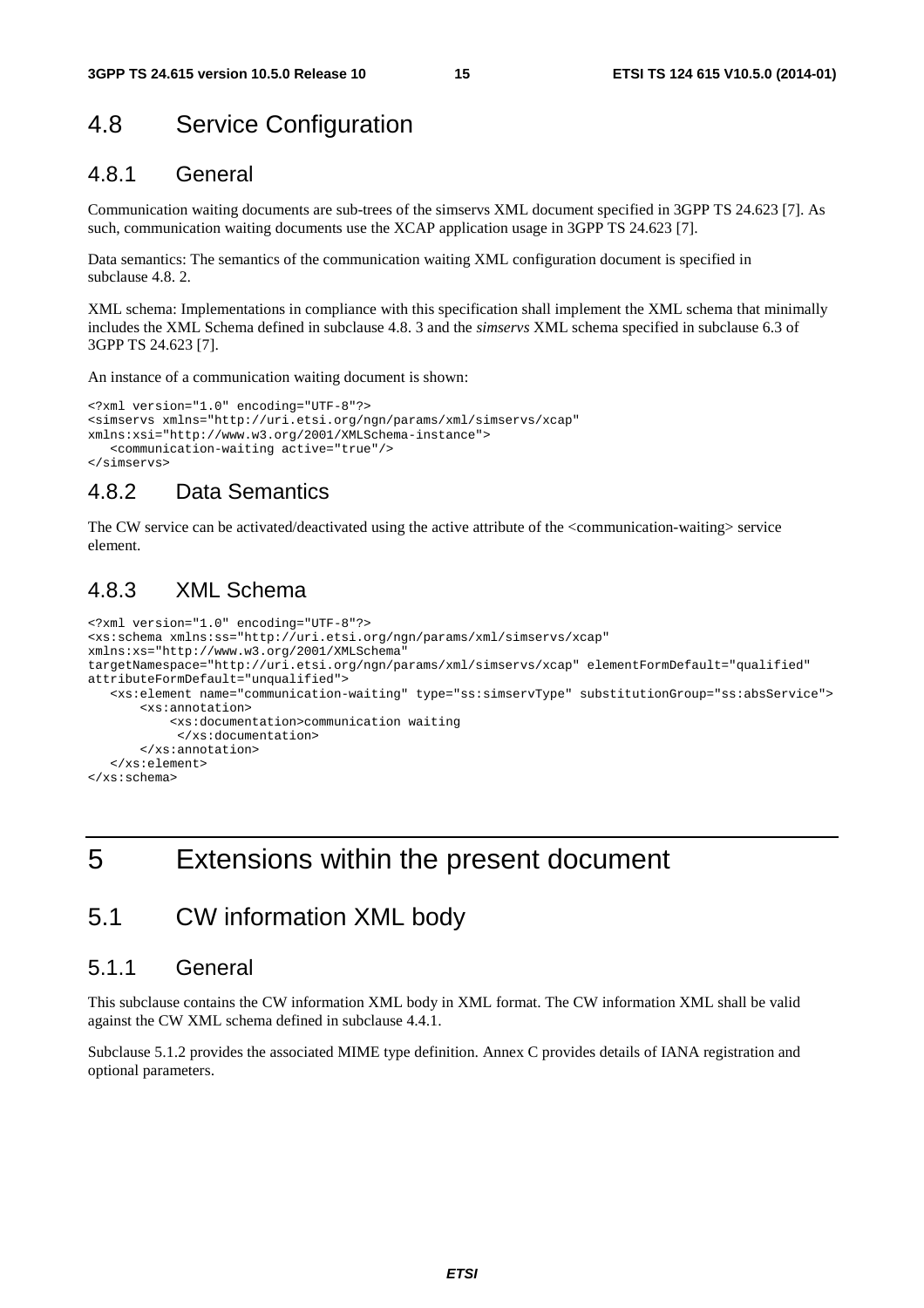## 5.1.2 MIME type definition

#### 5.1.2.1 Introduction

This subclause defines the MIME type for "application/vnd.3gpp.cw+xml". A CW information XML document can be identified with this media type.

#### 5.1.2.2 Operation

The encoding considerations for "application/vnd.3gpp.cw+xml" are identical to those of "application/xml" as described in RFC 3023 [13].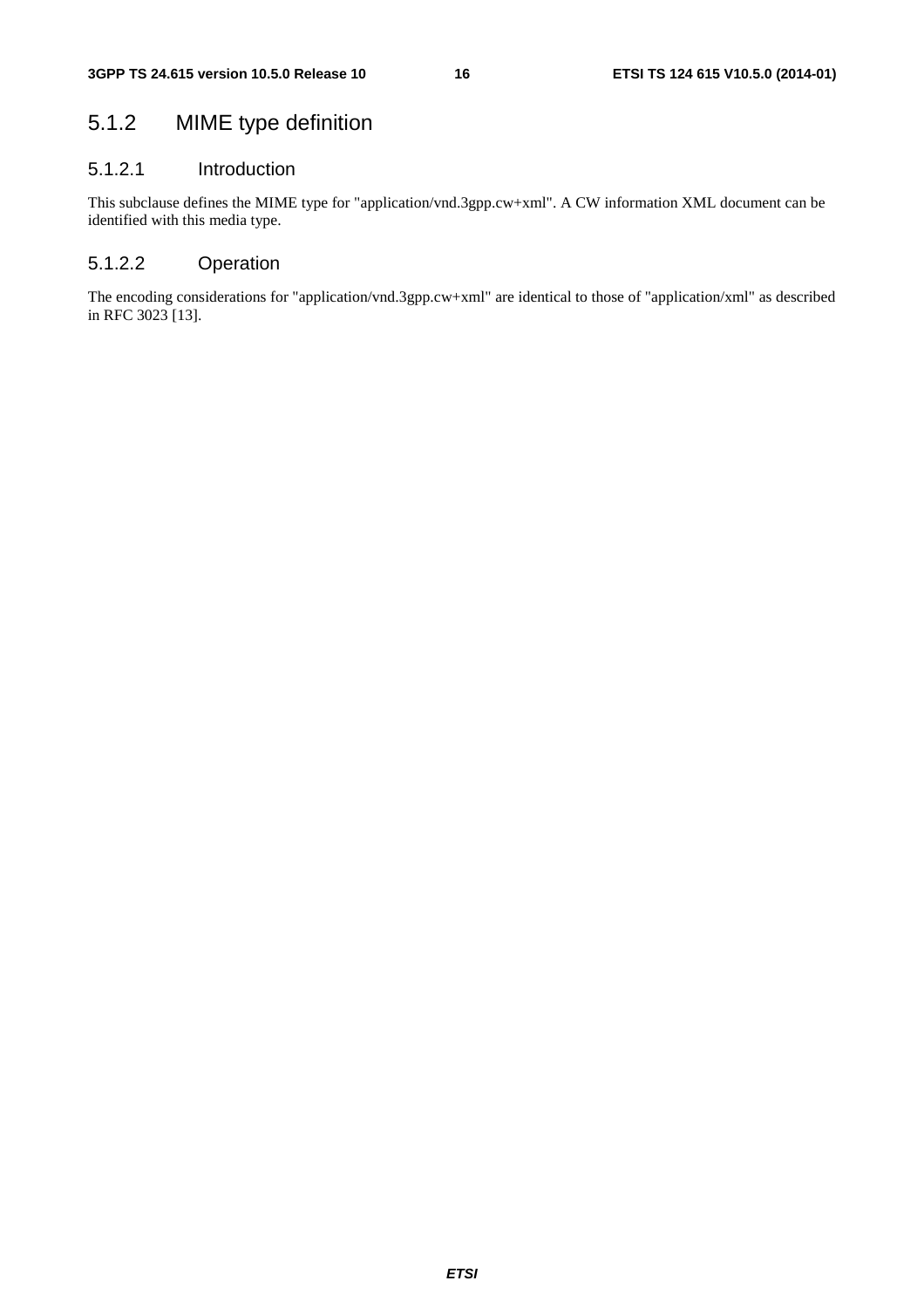# Annex A (informative): Signalling flows

# A.1 Network based CW flows



**Figure A.1.1: CW signalling flow using an AS**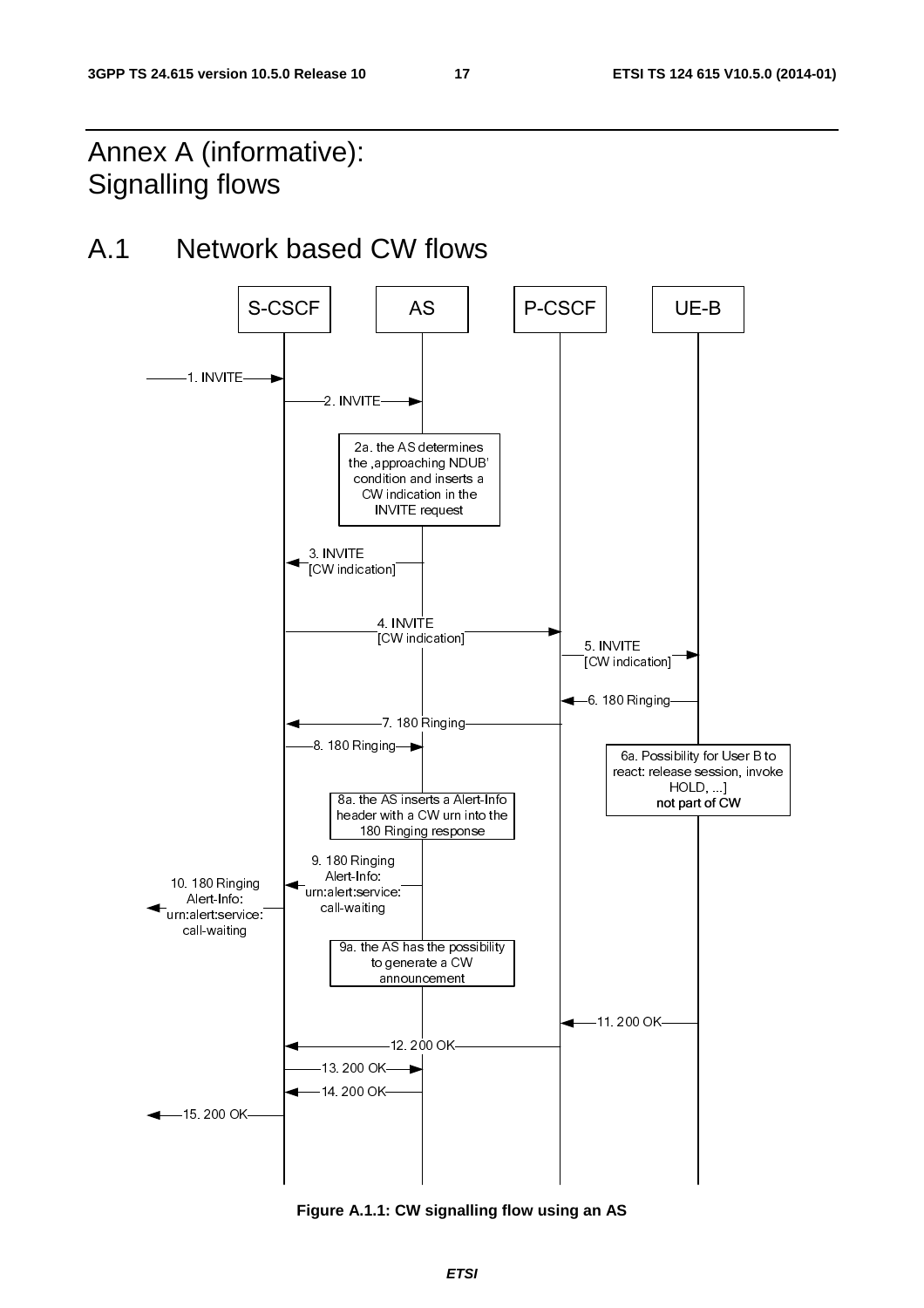Figure A.1.1 shows a basic signalling flow for Communication Waiting.

#### **Call flows**

- 1 to 2 The communication is initiated by UE-A by sending an INVITE request. The Request URI will include the URI of UE-B. After IFC evaluation in the S-CSCF the INVITE request is routed to the CW AS.
- 2a. The AS detects the CW condition and inserts a 3GPP IM CN Subsystem XML body into the INVITE request per procedures in subclause 4.5.5.2, see Table A.1-1.

#### **Table A.1-1: SIP INVITE request (CW AS to S-CSCF)**

```
INVITE tel:+1-212-555-2222 SIP/2.0 
Via: SIP/2.0/UDP [5555::aaa:bbb:ccc:ddd]:1357;comp=sigcomp;branch=z9hG4bKnashds7 
Max-Forwards: 70 
Route: sip:pcscf1.home1.net:7531;lr;comp=sigcomp>, <sip:orig@scscf1.home1.net;lr> 
Privacy: none 
From: <sip:user1_public1@home1.net>; tag=171828 
To: <tel:+1-212-555-2222> 
Call-ID: cb03a0s09a2sdfglkj490333 
Cseq: 127 INVITE 
Supported: 100rel; precondition, gruu, 199 
Require: sec-agree; replaces 
Replaces: me03a0s09a2sdfgjkl491777; to-tag=774321; from-tag=64727891 
Proxy-Require: sec-agree 
Security-Verify: ipsec-3gpp; q=0.1; alg=hmac-sha-1-96; spi=87654321; port1=7531 
Accept-Contact: *;+g.3gpp.icsi-ref="urn%3Aurn-7%3gpp-service.ims.icsi.mmtel" 
P-Asserted-Service: urn:urn-7:3gpp-service.ims.icsi.mmtel 
Contact: <sip:cw.home1.net>;+g.3gpp.icsi-ref="urn%3Aurn-7%3gpp-service.ims.icsi.mmtel" 
Allow: INVITE, ACK, CANCEL, BYE, PRACK, UPDATE 
Accept: application/sdp,application/vnd.3gpp.cw+xml 
Content-Type: multipart/mixed;boundary="boundary1" 
Content-Length: (…) 
--boundary1 
Content-Type: application/sdp 
v=0o=- 2987933615 2987933615 IN IP6 5555::aaa:bbb:ccc:ddd 
s=-c=IN IP6 5555::aaa:bbb:ccc:ddd 
t=0 0
m=audio 3456 RTP/AVP 97 96 
a=tcap:1 RTP/AVPF 
a=pcfg:1 t=1 
b=AS:25.4 
a=curr:qos local sendrecv 
a=curr:qos remote none 
a=des:qos mandatory local sendrecv 
a=des:qos none remote sendrecv 
a=inactive 
a=rtpmap:97 AMR 
a=fmtp:97 mode-set=0,2,5,7; mode-change-period=2 
a=rtpmap:96 telephone-event 
a=maxptime:20 
--boundary1 
Content-Type: application/vnd.3gpp.cw+xml 
<?xml version="1.0"?> 
<ims-cw xmlns="urn:3gpp:ns:cw:1.0"> 
      <communication-waiting-indication/> 
\langleims-cw\rangle--boundary1--
```
3. – 4. The INVITE request is routed to UE-B.

- 5. UE-B recognizes the 3GPP IM CN Subsystem XML body per procedures in subclause 4.5.5.3.
- 6. UE-B sends back a 180 (Ringing) response.
- [6a. out of scope: user B uses the HOLD service or releases a session in order to free resources]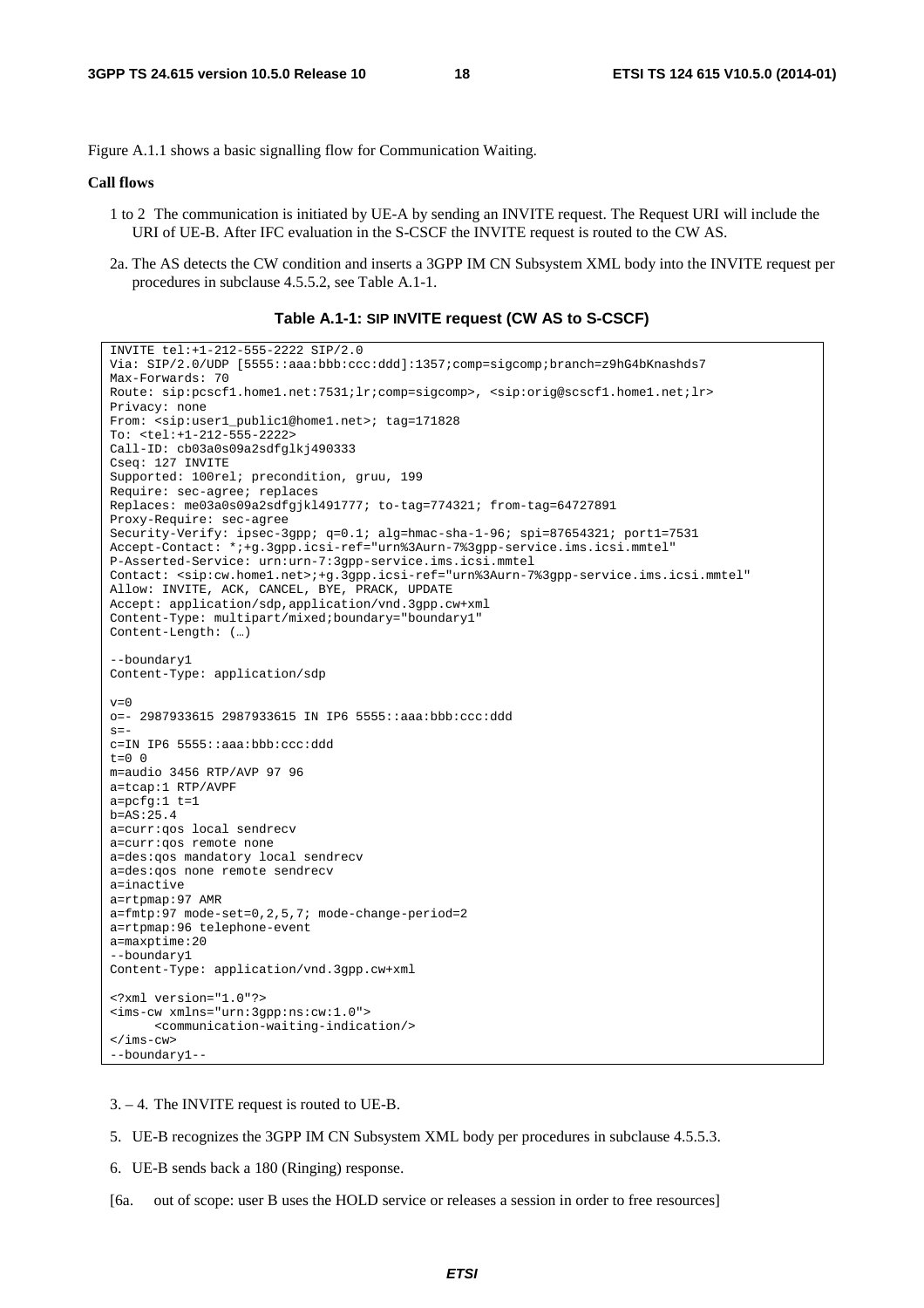7. – 8. The 180 (Ringing) response is routed back to the AS.

8a. The AS optionally inserts a Alert-Info with a 'CW' urn into the 180 (Ringing) response.

```
Table A.1-2: 180 (Ringing) response (CW AS to S-CSCF)
```

```
SIP/2.0 180 Ringing 
Via: SIP/2.0/UDP pcscf1.visited1.net;branch=z9hG4bk120f34.1 
Via: SIP/2.0/UDP 1.2.3.4:1357;branch=z9hG4bKnashds7 
From: <sip:user1_public1@home1.net>;tag=31415 
To: <tel:+1-212-555-2222>;tag=24615 
Contact: <sip:cw.home1.net>;+g.3gpp.icsi-ref="urn%3Aurn-7%3gpp-service.ims.icsi.mmtel" 
Call-ID: b89rjhnedlrfjflslj40a222 
CSeq: 61 INVITE 
Alert-Info:urn:alert:service:call-waiting 
Content-Length: 0
```
- 9. 10. The 180 (Ringing) response is routed back to the communication origin.
- [9a. The AS may initiate an announcement to the calling user that the communication is a waiting communication, in accordance with 3GPP TS 24.628 [4].]
- 11. 15. UE-B sends back a 200 (OK) response to the communication origin.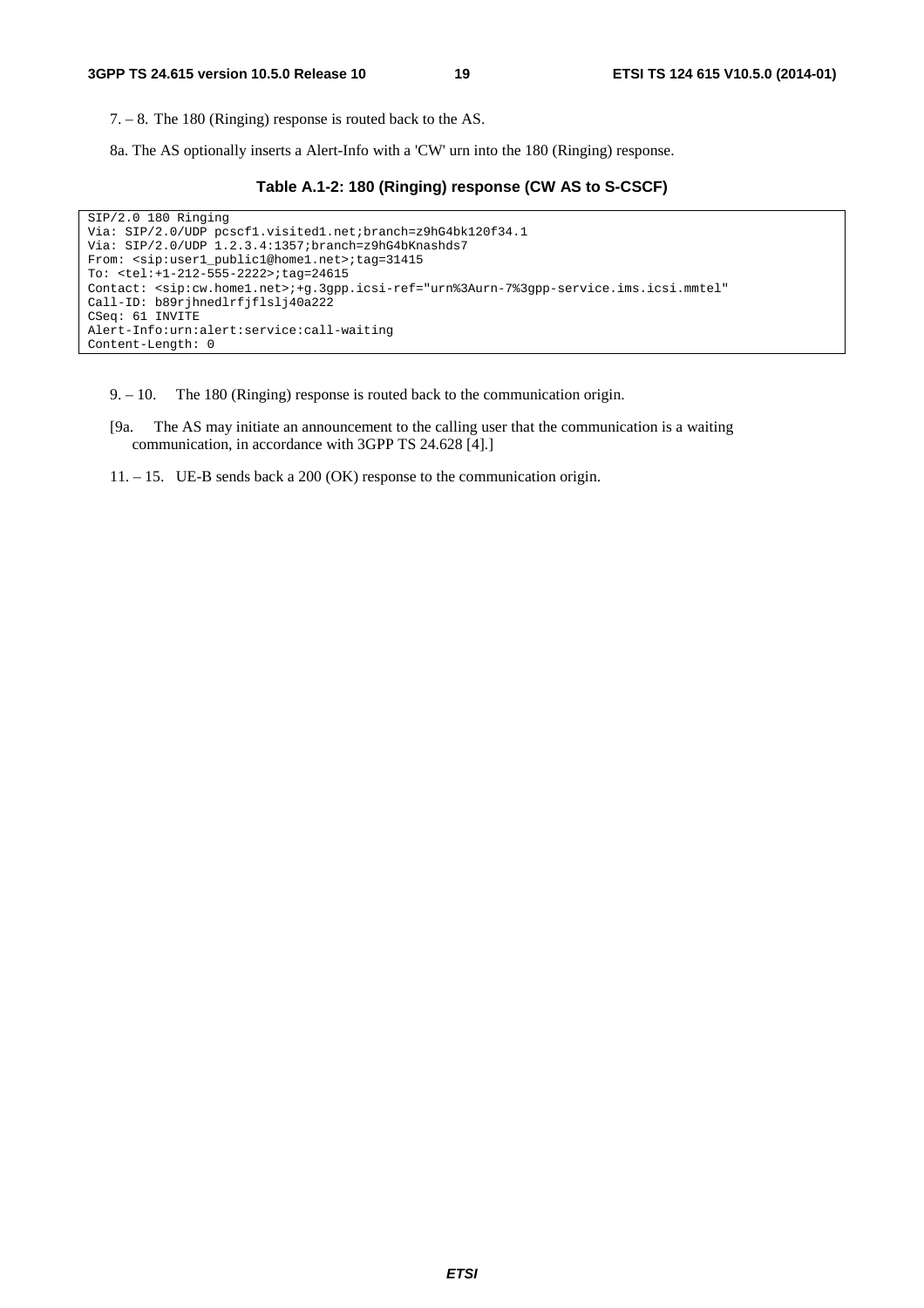# A.2 Terminal based CW flows

## A.2.1 Successful communication establishment

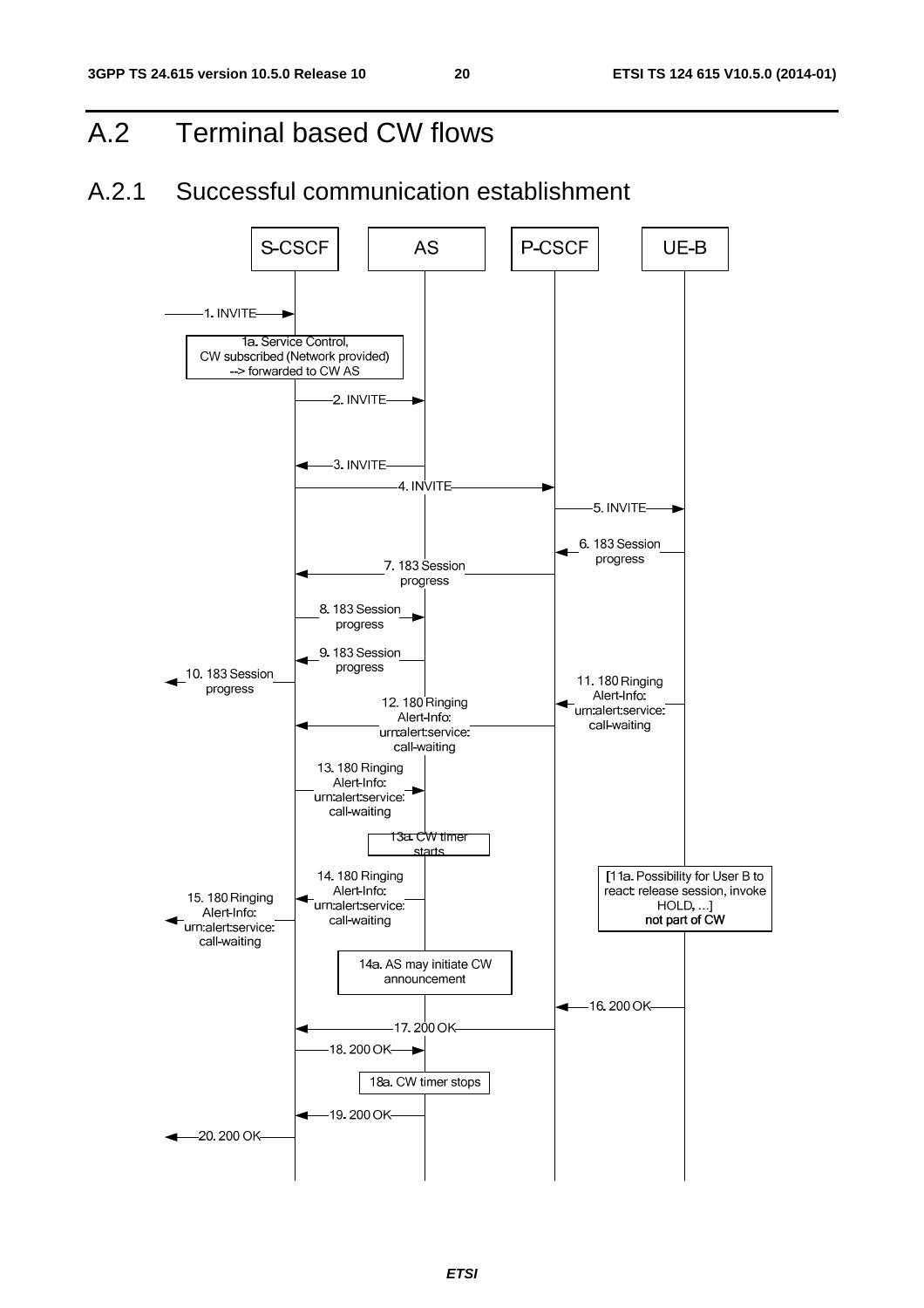#### **Figure A.2.1: Communication Waiting signalling flow at the terminating side, successful communication establishment**

Explanation Figure A.2.1:

NOTE: only the most relevant messages are shown.

1. – 5. A communication invitation arrives at UE-B.

1a. Evaluation of initial filter criteria (CW is subscribed  $\rightarrow$  forwarding to CW AS).

6. – 10. UE-B sends back a provisional response to the communication origin.

11. – 15. UE-B sends back a 180 (Ringing) response. UE-B optionally inserts a Alert-Info with a "service:call-waiting" urn into the 180 (Ringing) response, see Table A.2-1.

#### **Table A.2-1: 180 (Ringing) response (UE-B to P-CSCF)**

```
SIP/2.0 180 Ringing 
Via: SIP/2.0/UDP pcscf1.visited1.net;branch=z9hG4bk120f34.1 
Via: SIP/2.0/UDP 1.2.3.4:1357;branch=z9hG4bKnashds7 
From: <sip:user1_public1@home1.net>;tag=31415 
To: <tel:+1-212-555-2222>;tag=24615 
Contact: <sip:user2_public1@home2.net;gr=urn:uuid:2ad8950e-48a5-4a74-8d99-ad76cc7fc74>;+g.3gpp.icsi-
ref="urn%3Aurn-7%3gpp-service.ims.icsi.mmtel" 
Call-ID: b89rjhnedlrfjflslj40a222 
CSeq: 61 INVITE 
Alert-Info: <urn:alert:service:call-waiting> 
Content-Length: 0
```
[11a. out of scope: user B uses the HOLD service or releases a session in order to free resources]

13a. A CW timer is started. The value of the timer should be less than 3 min (timer C).

[14a. The AS may initiate an announcement to the calling user that the communication is a waiting communication, in accordance with 3GPP TS 24.628 [4].]

16. – 20. UE-B sends a 200 OK to the communication origin with the SDP offer of UE-B.

18a. The CW timer stops.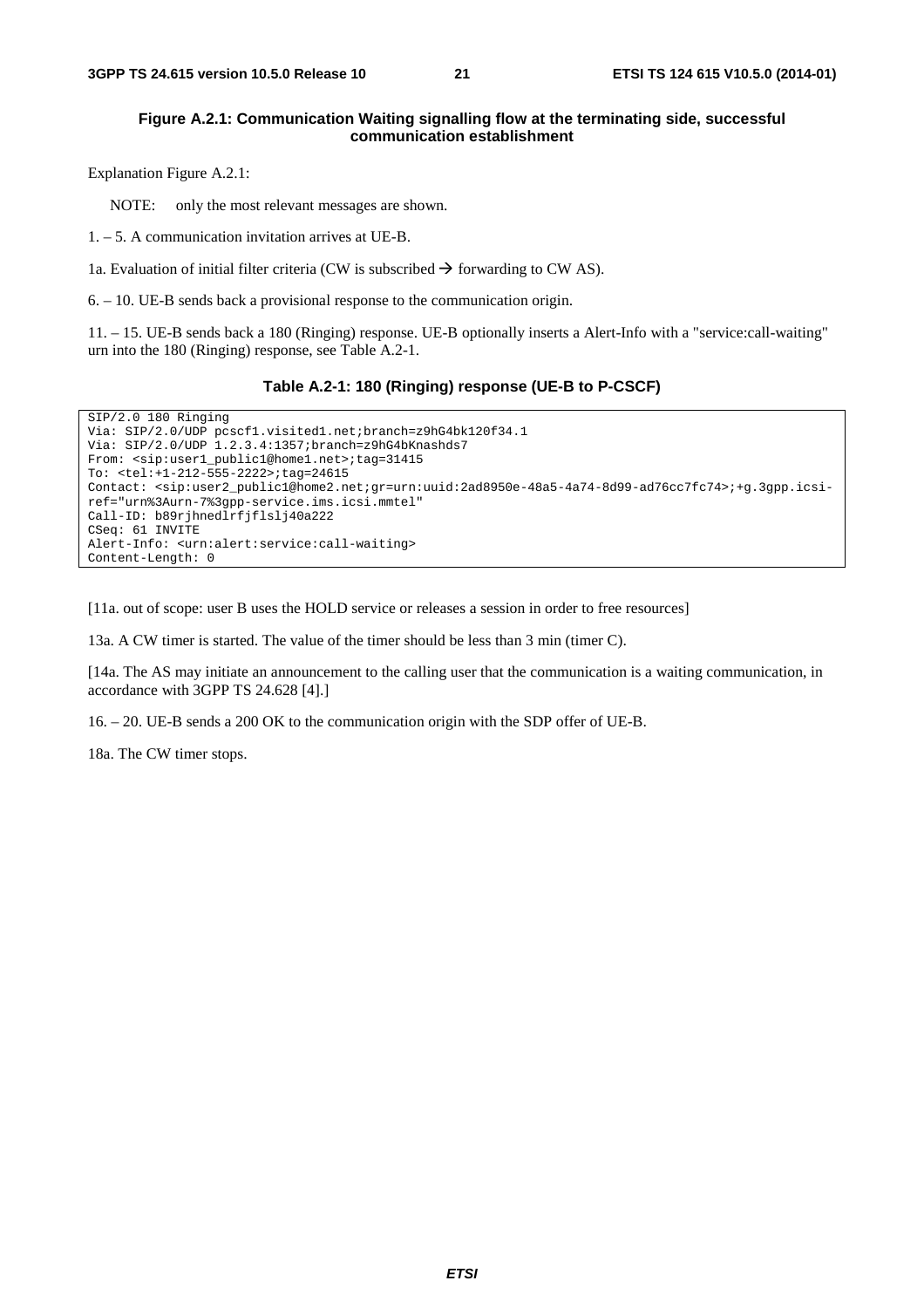### A.2.2 Timer expires



**Figure A.2.2: Communication Waiting signalling flow at the terminating side, CW timer expires** 

Explanation Figure A.2.2: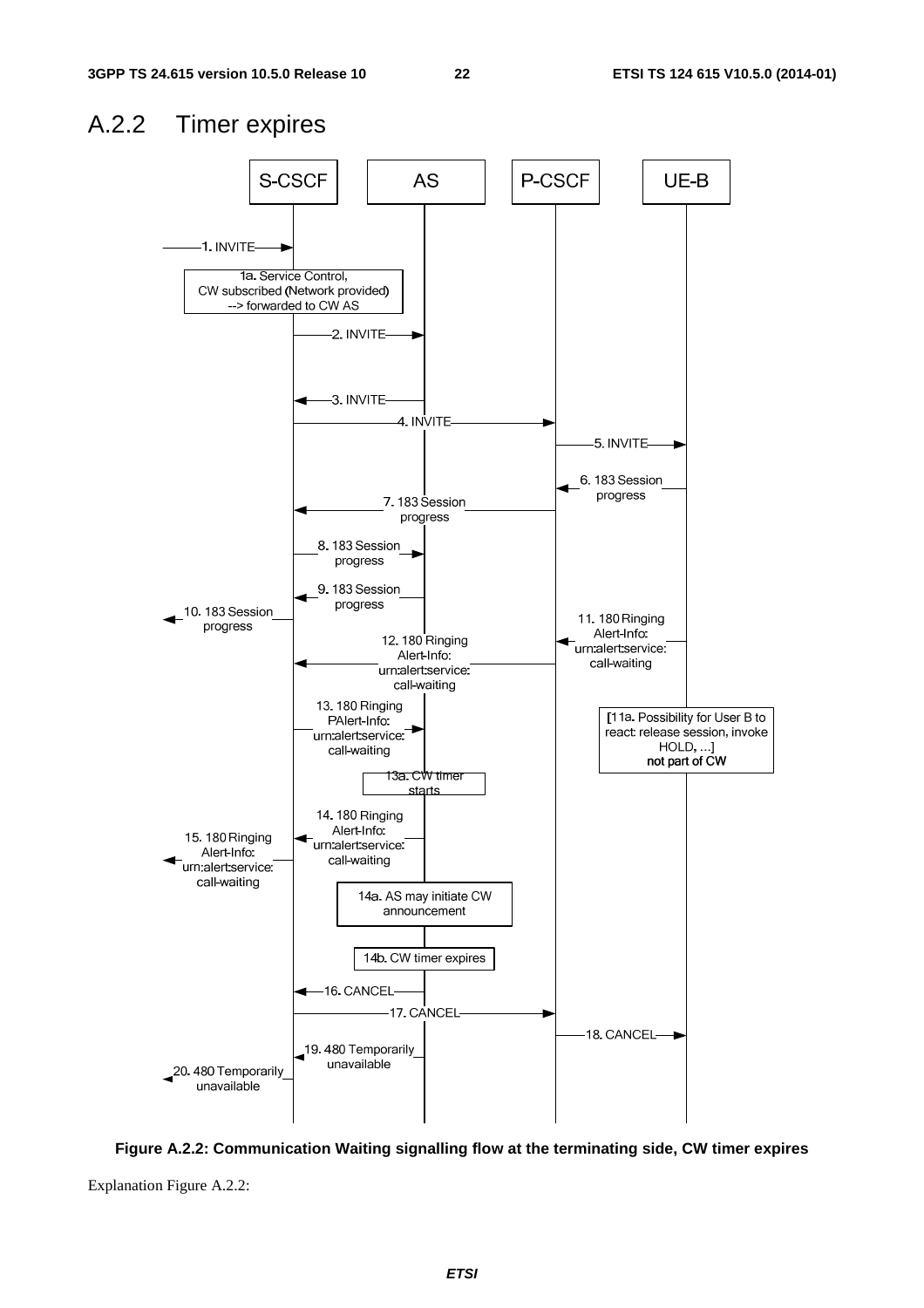NOTE: Only the most relevant messages are shown.

1. – 5. A communication invitation arrives at UE-B.

1a. Evaluation of initial filter criteria (CW is subscribed  $\rightarrow$  forwarding to CW AS).

6. – 10. UE-B sends back a provisional response to the communication origin.

11. – 15. UE-B sends back a 180 (Ringing) response. UE-B optionally inserts a Alert-Info with a "service:call-waiting" urn into the 180 (Ringing) response, see Table A.2-2.

#### **Table A.2-2: 180 (Ringing) response (UE-B to P-CSCF)**

```
SIP/2.0 180 Ringing 
Via: SIP/2.0/UDP pcscf1.visited1.net;branch=z9hG4bk120f34.1 
Via: SIP/2.0/UDP 1.2.3.4:1357;branch=z9hG4bKnashds7
From: <sip:user1_public1@home1.net>;tag=31415 
To: <tel:+1-212-555-2222>;tag=24615 
Contact: <sip:user2_public1@home2.net;gr=urn:uuid:2ad8950e-48a5-4a74-8d99-ad76cc7fc74>;+g.3gpp.icsi-
ref="urn%3Aurn-7%3gpp-service.ims.icsi.mmtel" 
Call-ID: b89rjhnedlrfjflslj40a222 
CSeq: 61 INVITE 
Alert-Info: <urn:alert:service:call-waiting> 
Content-Length: 0
```
[11a. out of scope: user B uses the HOLD service or releases a session in order to free resources]

13a. A CW timer is started. The value of the timer should be less than 3 min (timer C).

[14a. The AS may initiate an announcement to the calling user that the communication is a waiting communication, in accordance with 3GPP TS 24.628 [4].]

14b. The CW timer expires.

16. – 18. The CW AS sends a CANCEL request to to UE-B.

19. – 20. The CW AS sends a 480 (Temporarily unavailable) response to the communication origin.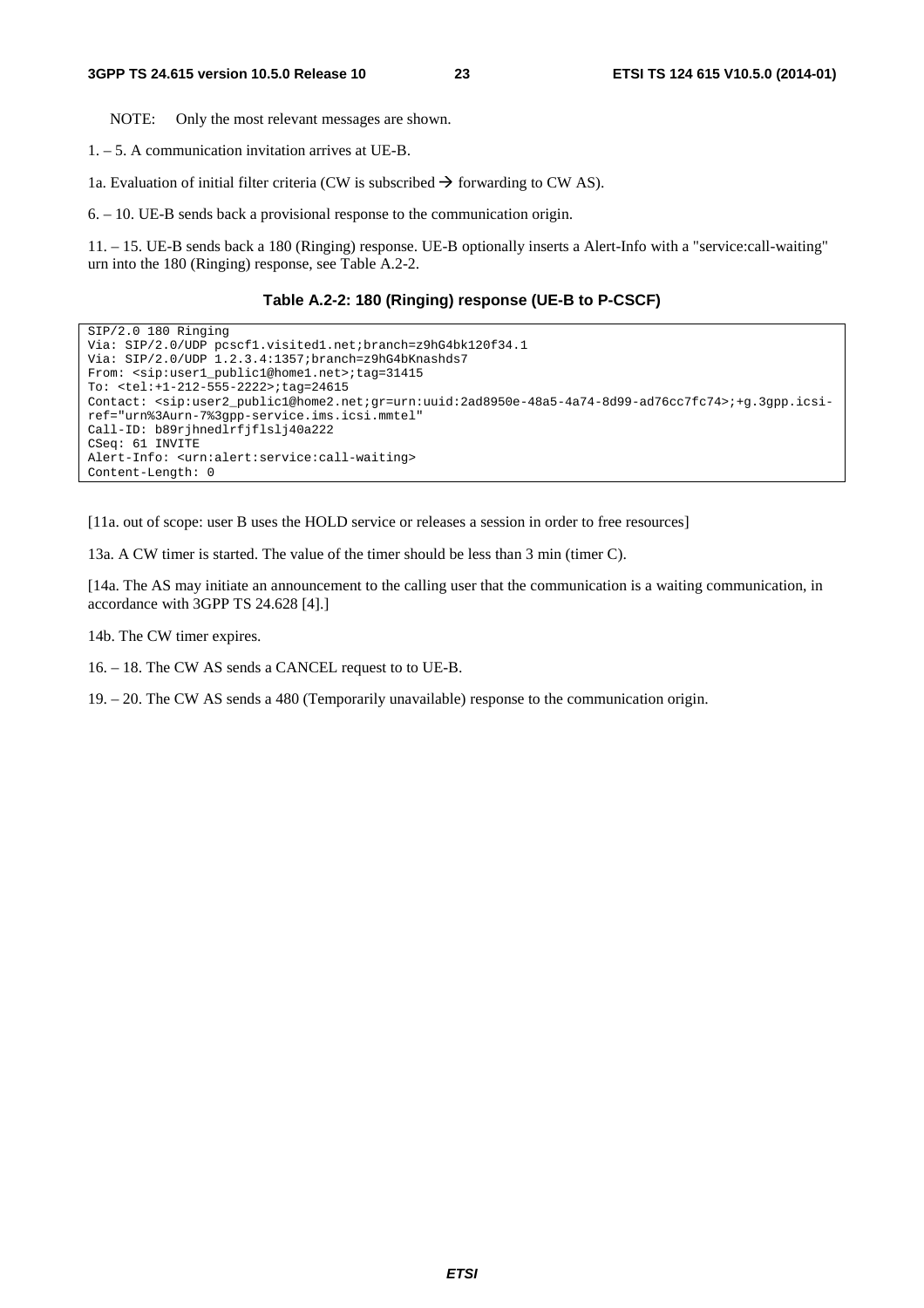# Annex B (informative): Example of Filter Criteria

This annex provides an example of a filter criterion that triggers SIP requests that are subject to initial filter criteria evaluation.

An example of an IFC when the CW service is active at the terminating S-CSCF is:

Method: INVITE.

Editor"s note: It"s needed to consider if further clarification is needed for Filter Criteria in cases where additional services based upon INVITE are also deployed.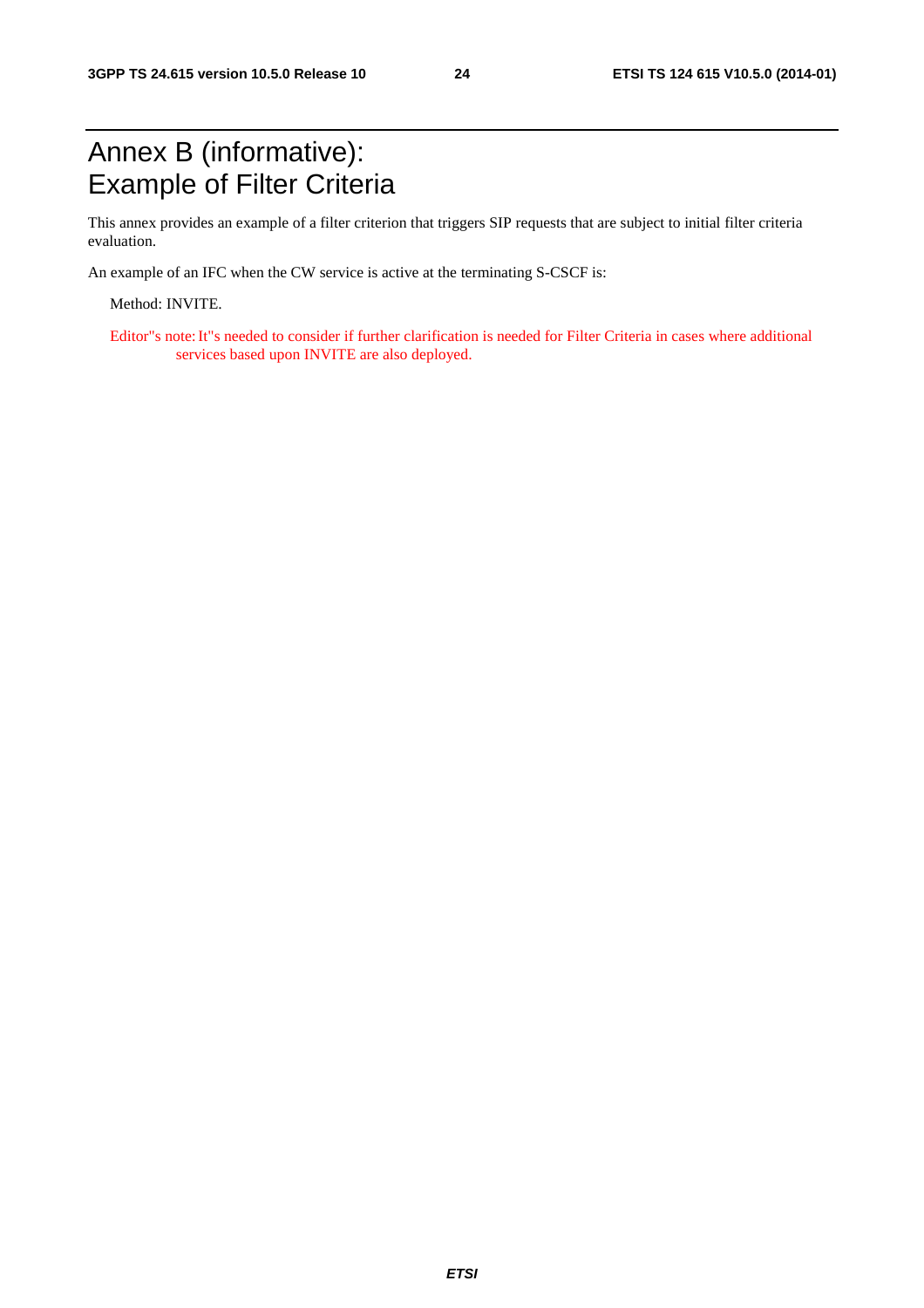# Annex C (informative): IANA Registration templates

# C.1 IANA registry for Application Media Types

## C.1.1 IANA Registration template for application/vnd.3gpp.cw+xml

Editor"s note: The MIME type "application/vnd.3gpp.cw+xml" as defined in this subclause and subclause 4.4.1 is to be registered in the IANA registry for Application Media Types based upon the following template.

MIME media type name:

application

MIME subtype name:

vnd.3gpp.cw+xml

Required parameters:

None

Optional parameters:

"charset" the parameter has identical semantics to the charset parameter of the "application/xml" media type as specified in RFC 3023.

Encoding considerations:

binary

Security considerations:

3GPP has defined mechanisms for ensuring the privacy and integrity protection of the bodies of SIP messages used in the 3GPP IM CN Subsystem.

Interoperability considerations:

This content type provides a format for exchanging information in SIP Requests and Responses and used within the 3GPP IM CN Subsystem.

Published specification:

3GPP TS 24.615: "Communication Waiting (CW) using IP Multimedia (IM) Core Network (CN) subsystem"

Applications which use this media:

Applications that use the network-determined call waiting procedures of 3GPP IM CN Subsystem as defined by 3GPP.

Intended usage:

This content type provides a format for the network to indicate that the UE needs special handling of incoming session request due to "approaching network determined user busy" condition.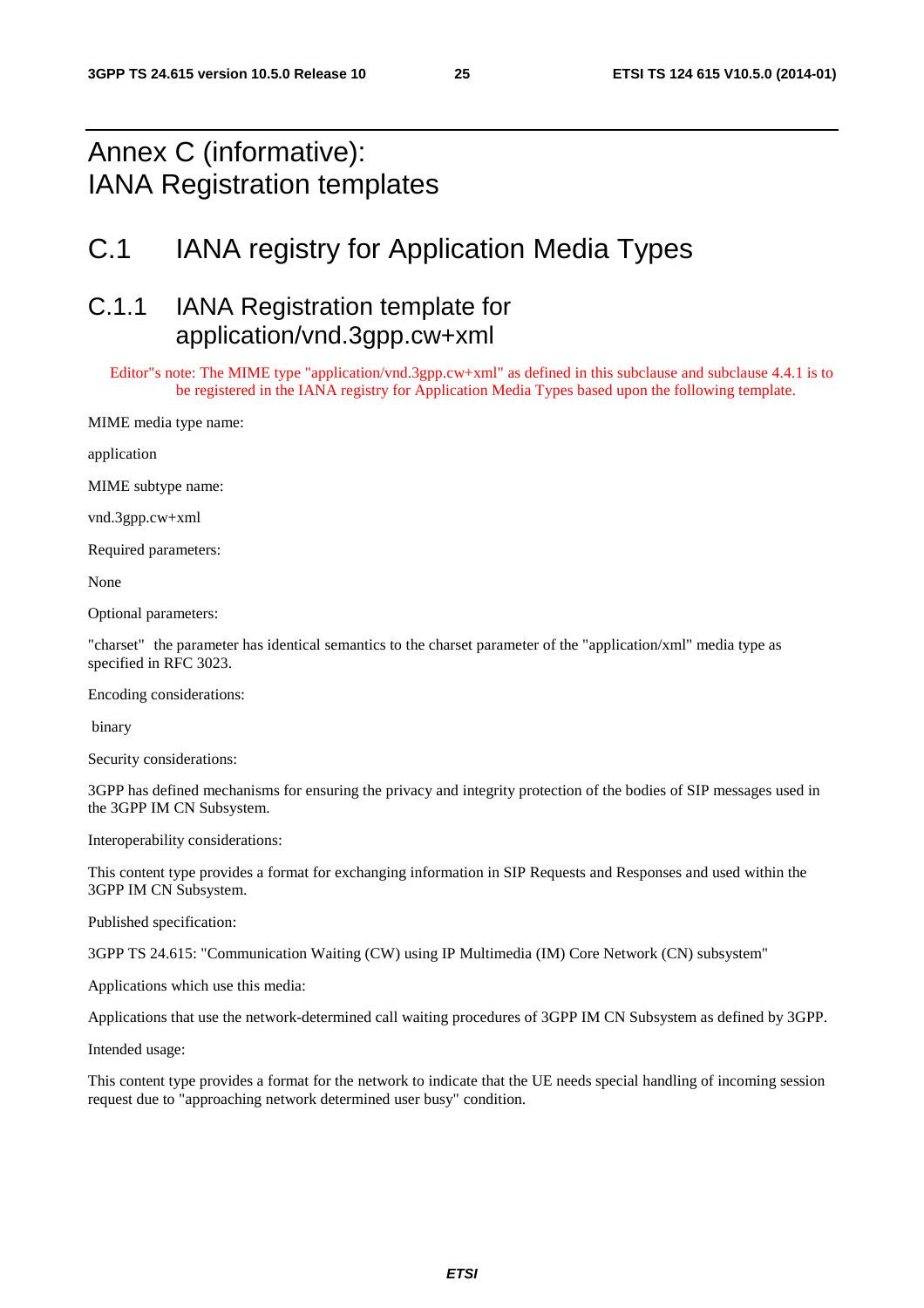# Annex D (informative): Change history

| <b>Change history</b> |       |                |           |                         |                                                                      |                     |                |
|-----------------------|-------|----------------|-----------|-------------------------|----------------------------------------------------------------------|---------------------|----------------|
| <b>Date</b>           | TSG#  | TSG Doc.       | <b>CR</b> | <b>Rev</b>              | Subject/Comment                                                      | Old                 | <b>New</b>     |
| 19.02.2008            |       |                | C1-080486 |                         |                                                                      |                     | 0.0.0          |
| 19.02.2008            |       |                | C1-080487 |                         |                                                                      | 0.0.0               | 0.1.0          |
| 19.02.2008            |       |                | C1-080271 |                         |                                                                      | 0.0.0               | 0.1.0          |
| 19.02.2008            |       |                | C1-080488 |                         |                                                                      | 0.0.0               | 0.1.0          |
| 19.02.2008            |       |                | C1-080273 |                         |                                                                      | 0.0.0               | 0.1.0          |
| 19.02.2008            |       |                | C1-080489 |                         |                                                                      | 0.0.0               | 0.1.0          |
| 19.02.2008            |       |                | C1-080490 |                         |                                                                      | 0.0.0               | 0.1.0          |
| 19.02.2008            |       |                | C1-080491 |                         |                                                                      | 0.0.0               | 0.1.0          |
|                       |       |                |           |                         | TS number added                                                      | 0.1.0               | 0.1.1          |
| 17.04.2008            |       |                | C1-081360 |                         |                                                                      | 0.1.1               | 0.2.0          |
|                       |       |                |           |                         |                                                                      | 0.2.0               |                |
| 15.5.2008             |       |                | C1-081556 |                         |                                                                      |                     | 0.3.0          |
| 15.5.2008             |       |                | C1-081557 |                         |                                                                      | 0.2.0               | 0.3.0          |
| 15.5.2008             |       |                | C1-081558 |                         |                                                                      | 0.2.0               | 0.3.0          |
| 15.5.2008             |       |                | C1-081791 |                         |                                                                      | 0.2.0               | 0.3.0          |
| 15.5.2008             |       |                | C1-082015 |                         |                                                                      | 0.2.0               | 0.3.0          |
| 03.07.2008            |       |                | C1-082307 |                         |                                                                      | 0.3.0               | 0.4.0          |
| 03.07.2008            |       |                | C1-082780 |                         |                                                                      | 0.3.0               | 0.4.0          |
| 05.08.2008            |       |                |           |                         | Stylesheet fixed                                                     | 0.4.0               | 0.4.1          |
| 22.08.2008            |       |                | C1-082950 |                         |                                                                      | 0.4.1               | 0.5.0          |
| 22.08.2008            |       |                | C1-083228 |                         |                                                                      | 0.4.1               | 0.5.0          |
| 22.08.2008            |       |                | C1-083414 |                         |                                                                      | 0.4.1               | 0.5.0          |
| 25.08.2008            |       |                |           |                         | MCC fix ToC                                                          | 0.5.0               | 0.5.1          |
| 03.09.2008            |       |                |           |                         | Creation of version 1.0.0 for presentation to CT-                    | 0.5.1               | 1.0.0          |
|                       |       |                |           |                         | 41 for information.                                                  |                     |                |
| 15.10.2008            |       |                | C1-084090 |                         |                                                                      | 1.0.0               | 1.1.0          |
| 15.10.2008            |       |                | C1-084243 |                         |                                                                      | 1.0.0               | 1.1.0          |
| 15.10.2008            |       |                | C1-084244 |                         |                                                                      | 1.0.0               | 1.1.0          |
| 15.10.2008            |       |                | C1-084245 |                         |                                                                      | 1.0.0               | 1.1.0          |
| 15.10.2008            |       |                | C1-084246 |                         |                                                                      | 1.0.0               | 1.1.0          |
| 15.10.2008            |       |                | C1-084247 |                         |                                                                      | 1.0.0               | 1.1.0          |
|                       |       |                | C1-084248 |                         |                                                                      |                     | 1.1.0          |
| 15.10.2008            |       |                |           |                         |                                                                      | 1.0.0               |                |
| 19.11.2008            |       |                | C1-085020 |                         | <b>Editorial corrections</b>                                         | 1.1.0               | 1.2.0          |
| 19.11.2008            |       |                | C1-085080 |                         | Correction of signalling flow                                        | $\overline{1}$ .1.0 | 1.2.0          |
| 19.11.2008            |       |                | C1-084737 |                         | Pseudo-CR on minor 24.615 cleanup                                    | 1.1.0               | 1.2.0          |
| 19.11.2008            |       |                | C1-085268 |                         | Fixed the flows                                                      | 1.1.0               | 1.2.0          |
| 19.11.2008            |       |                | C1-085440 |                         | Alignment with 29.292                                                | $\overline{1}$ .1.0 | 1.2.0          |
| 19.11.2008            |       |                | C1-085476 |                         | Interaction between SIP and Ut based service<br>configuration        | 1.1.0               | 1.2.0          |
| 26.11.2008            |       |                |           |                         | Creation of version 2.0.0 for presentation to CT-<br>42 for approval | 1.2.0               | 2.0.0          |
|                       | CT#42 |                |           |                         | Creation of version 8.0.0 after approval in CT-42                    |                     |                |
| 08-12-2008            |       |                |           |                         |                                                                      | 2.0.0<br>8.0.0      | 8.0.0<br>8.0.1 |
| 20-01-2009            |       |                |           |                         | Adds missing                                                         |                     |                |
|                       |       |                |           |                         | Foreword clause                                                      |                     |                |
| 03-2009               | CT#43 | CP-090121 0001 |           |                         | Correction of URN-value for Service Identifiers                      | 8.0.1               | 8.1.0          |
| 03-2009               | CT#43 | CP-090139 0002 |           | 1                       | Clean-up of specification, fixing minor errors                       | 8.0.1               | 8.1.0          |
| 03-2009               | CT#43 | CP-090100 0003 |           | 3                       | Definition of XML schema for CW                                      | 8.0.1               | 8.1.0          |
| 03-2009               | CT#43 | CP-090139 0006 |           | $\mathbf{1}$            | Adding of notification to caller                                     | 8.0.1               | 8.1.0          |
| 03-2009               | CT#43 | CP-090139 0007 |           | 3                       | Inclusion of Reason header field cause 19 in 480                     | 8.0.1               | 8.1.0          |
|                       |       |                |           |                         | response after CW timer expiry                                       |                     |                |
| 06-2009               | CT#44 | CP-090409 0009 |           | $\overline{\mathbf{c}}$ | Correction and reservation of namespace                              | 8.1.0               | 8.2.0          |
| 06-2009               | CT#44 | CP-090409 0011 |           | $\mathbf{1}$            | Correction of XML                                                    | 8.1.0               | 8.2.0          |
| 06-2009               | CT#44 | CP-09040910012 |           |                         | Correction of allowable value for Content-Type                       | 8.1.0               | 8.2.0          |
|                       |       |                |           |                         | header field                                                         |                     |                |
| 06-2009               | CT#44 | CP-090409 0014 |           | 1                       | Clean-up CW XML Schema                                               | 8.1.0               | 8.2.0          |
| 06-2009               | CT#44 | CP-090409 0015 |           | $\overline{2}$          | MIME parameter removal                                               | 8.1.0               | 8.2.0          |
| 12-2009               | CT#46 |                |           |                         | Upgrade to Rel-9                                                     | 8.2.0               | 9.0.0          |
| 03-2010               | CT#47 | CP-100116 0017 |           | 2                       | Reference Update                                                     | 9.0.0               | 9.1.0          |
| 06-2010               | CT#48 | CP-100355 0020 |           | $\mathbf{1}$            | Sending of time-to expiry for Communication                          | 9.1.0               | 9.2.0          |
| 12-2010               | CT#50 | CP-100732 0026 |           | 2                       | Correcting procedures for Call Waiting                               | 9.2.0               | 9.3.0          |
| 12-2010               | CT#50 | CP-100864 0027 |           | 1                       | CW insufficient bandwidth procedures                                 | 9.3.0               | 10.0.0         |
| 03-2011               | CT#51 | CP-110166 0030 |           | 2                       | New Reference for Alert-URN                                          |                     | 10.0.0 10.1.0  |
| 12-2011               | CT#54 | CP-110850 0034 |           | $\overline{2}$          | Reference update: Reason header in SIP                               | 10.1.0              | 10.2.0         |
|                       |       |                |           |                         |                                                                      |                     |                |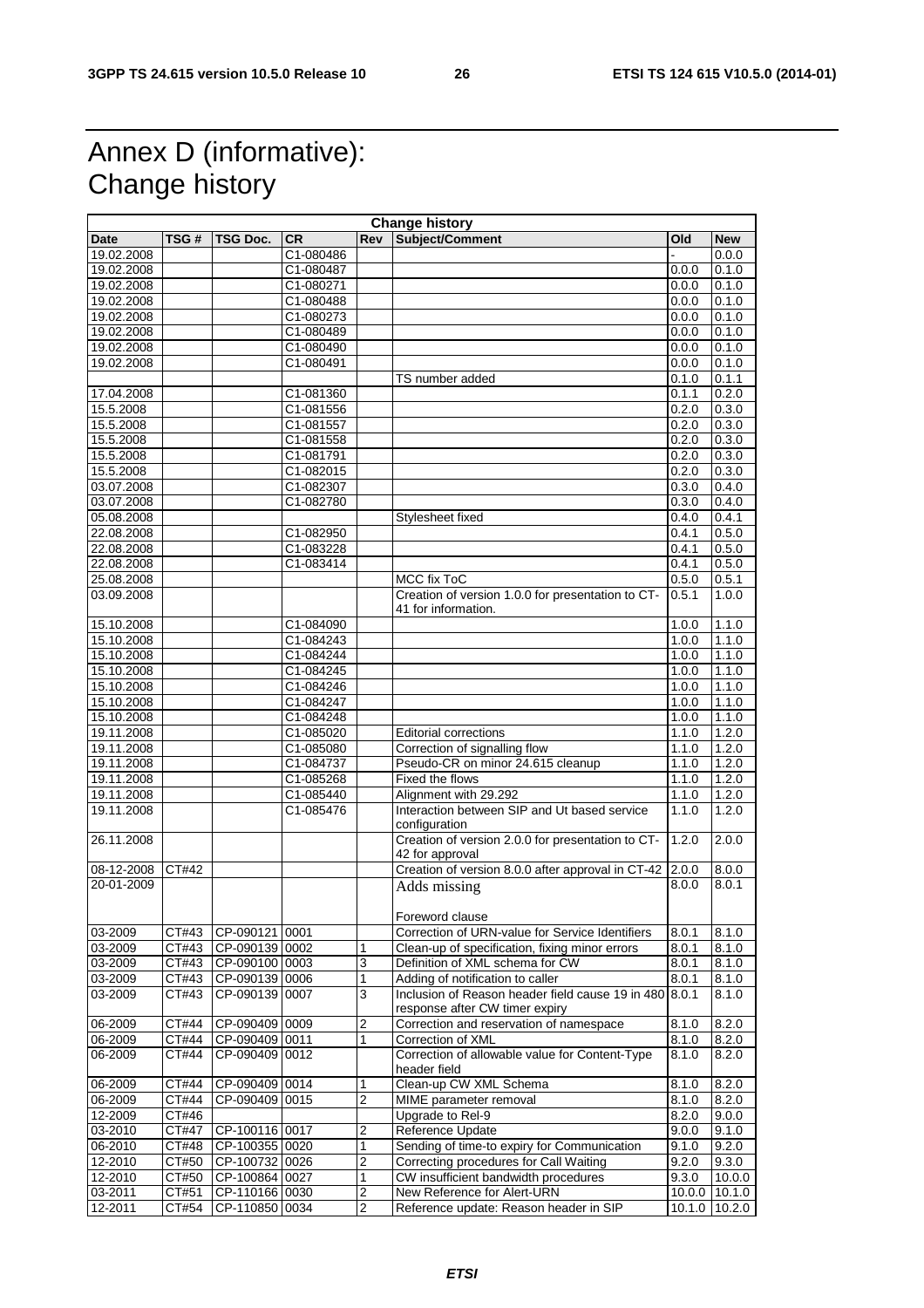|             |                        |  | responses                                                                |               |  |
|-------------|------------------------|--|--------------------------------------------------------------------------|---------------|--|
| $06 - 2012$ | ICT#56 ICP-120284 0037 |  | Reference update: draft-salud-alert-info-urns                            | 10.2.0 10.3.0 |  |
| $03 - 2013$ | CT#59 ICP-130094 0045  |  | Correcting IANA Registration template for<br>application/vnd.3gpp.cw+xml | 10.3.0 10.4.0 |  |
| 12-2013     | CT#62 CP-13072010049   |  | Reference Update: draft-jetf-salud-alert-info-urns 110.4.0 110.5.0       |               |  |